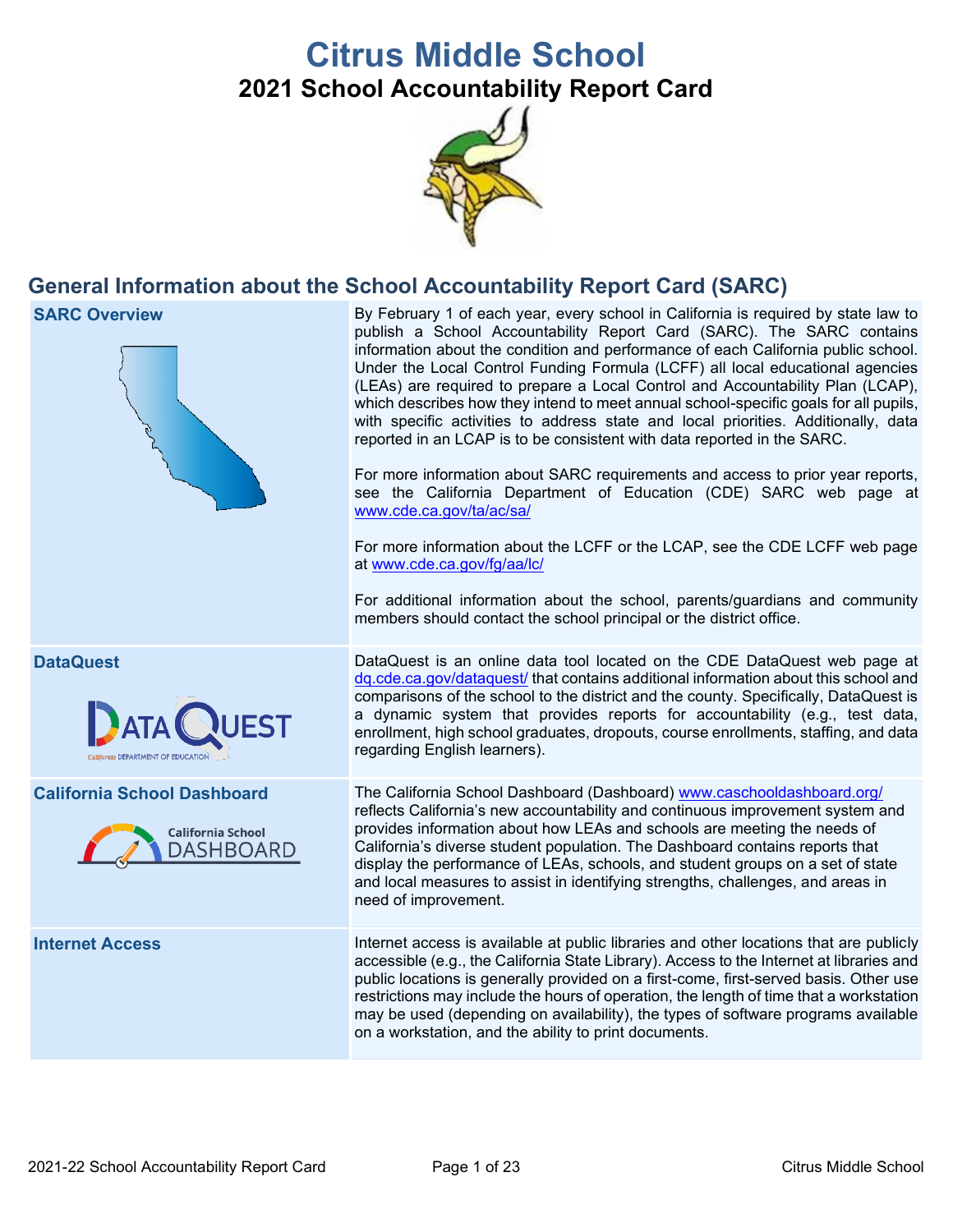#### **2021-22 School Contact Information**

| <b>School Name</b>                       | <b>Citrus Middle School</b> |  |  |  |  |
|------------------------------------------|-----------------------------|--|--|--|--|
| <b>Street</b>                            | 1400 Anchor Ave             |  |  |  |  |
| City, State, Zip                         | Orange Cove, CA 93646       |  |  |  |  |
| <b>Phone Number</b>                      | (559) 305-7370              |  |  |  |  |
| <b>Principal</b>                         | <b>Stacy Carrillo</b>       |  |  |  |  |
| <b>Email Address</b>                     | carrillo-s@kcusd.com        |  |  |  |  |
| <b>School Website</b>                    | https://citrus.kcusd.com/   |  |  |  |  |
| <b>County-District-School (CDS) Code</b> | 10622656006746              |  |  |  |  |

| 2021-22 District Contact Information |                                            |  |  |  |  |
|--------------------------------------|--------------------------------------------|--|--|--|--|
| <b>District Name</b>                 | Kings Canyon Joint Unified School District |  |  |  |  |
| <b>Phone Number</b>                  | 559.305.7010                               |  |  |  |  |
| Superintendent                       | John Campbell                              |  |  |  |  |
| <b>Email Address</b>                 | guzman-j@kcusd.com                         |  |  |  |  |
| <b>District Website Address</b>      | https://www.kcusd.com/                     |  |  |  |  |

#### **2021-22 School Overview**

#### **School Description**

Citrus serves 596 students in grades 6-8 and includes a teaching staff of 28 teachers. It is one of three middle schools in Kings Canyon Unified School District. When students leave Citrus, they will be able to think critically, apply knowledge from various sources using academic discourse, and problem solve orally or written on or above grade level. The goal at Citrus Middle School is to make sure students are College and Career ready.

#### **School Mission Statement**

Working alongside the vision of the district that all students will learn and succeed, the mission of Citrus Middle School, in partnership with the family and community, is to provide a rigorous and positive learning environment in which students achieve to their fullest potential, develop positive self concepts, and become lifelong learners and responsible citizens.

## **About this School**

### **2020-21 Student Enrollment by Grade Level**

| <b>Grade Level</b>      | <b>Number of Students</b> |
|-------------------------|---------------------------|
| Grade 6                 | 198                       |
| Grade 7                 | 206                       |
| Grade 8                 | 229                       |
| <b>Total Enrollment</b> | 633                       |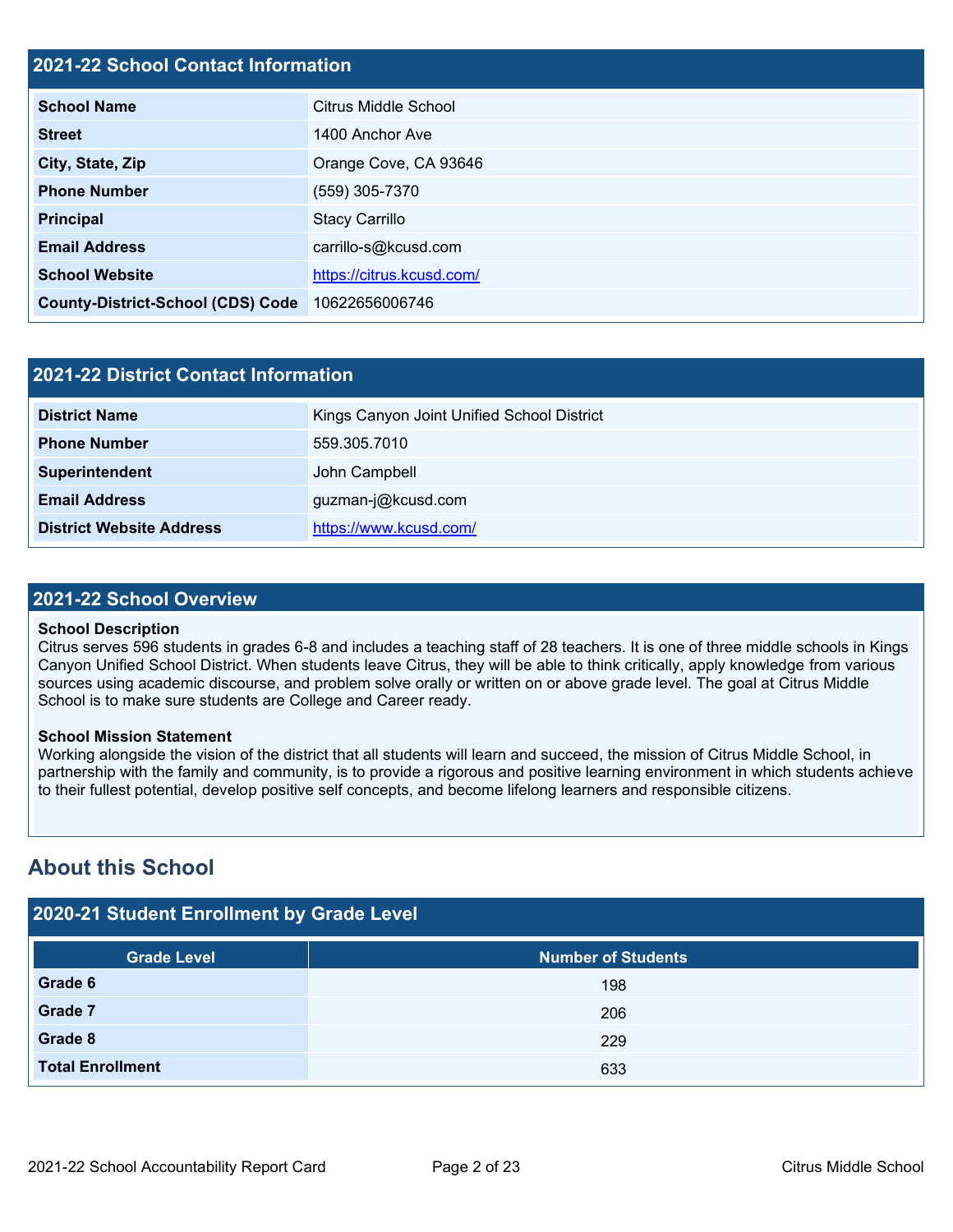#### **2020-21 Student Enrollment by Student Group**

| <b>Student Group</b>                   | <b>Percent of Total Enrollment</b> |
|----------------------------------------|------------------------------------|
| American Indian or Alaska Native       | 0.5                                |
| <b>Black or African American</b>       | 0.3                                |
| <b>Hispanic or Latino</b>              | 97.9                               |
| <b>White</b>                           | 1.1                                |
| <b>English Learners</b>                | 26.1                               |
| <b>Socioeconomically Disadvantaged</b> | 97.3                               |
| <b>Students with Disabilities</b>      | 8.8                                |
|                                        |                                    |

**A. Conditions of Learning State Priority: Basic**

The SARC provides the following information relevant to the State priority: Basic (Priority 1):

- Degree to which teachers are appropriately assigned and fully credentialed in the subject area and for the pupils they are teaching;
	- Pupils have access to standards-aligned instructional materials; and
- School facilities are maintained in good repair

Note: For more information refer to the Updated Teacher Equity Definitions web page at<https://www.cde.ca.gov/pd/ee/teacherequitydefinitions.asp>

| <b>2019-20 Teacher Preparation and Placement</b>                                                |         |  |  |  |
|-------------------------------------------------------------------------------------------------|---------|--|--|--|
| <b>Authorization/Assignment</b>                                                                 | 2019-20 |  |  |  |
| Fully (Preliminary or Clear) Credentialed for Subject and Student Placement (properly assigned) |         |  |  |  |
| <b>Intern Credential Holders Properly Assigned</b>                                              |         |  |  |  |
| Teachers Without Credentials and Misassignments ("ineffective" under ESSA)                      |         |  |  |  |
| Credentialed Teachers Assigned Out-of-Field ("out-of-field" under ESSA)                         |         |  |  |  |
| <b>Unknown</b>                                                                                  |         |  |  |  |
| <b>Total Teaching Positions</b>                                                                 |         |  |  |  |

Note: The data in this table is based on Full Time Equivalent (FTE) status. One FTE equals one staff member working full time; one FTE could also represent two staff members who each work 50 percent of full time. Additionally, an assignment is defined as a position that an educator is assigned to based on setting, subject, and grade level. An authorization is defined as the services that an educator is authorized to provide to students.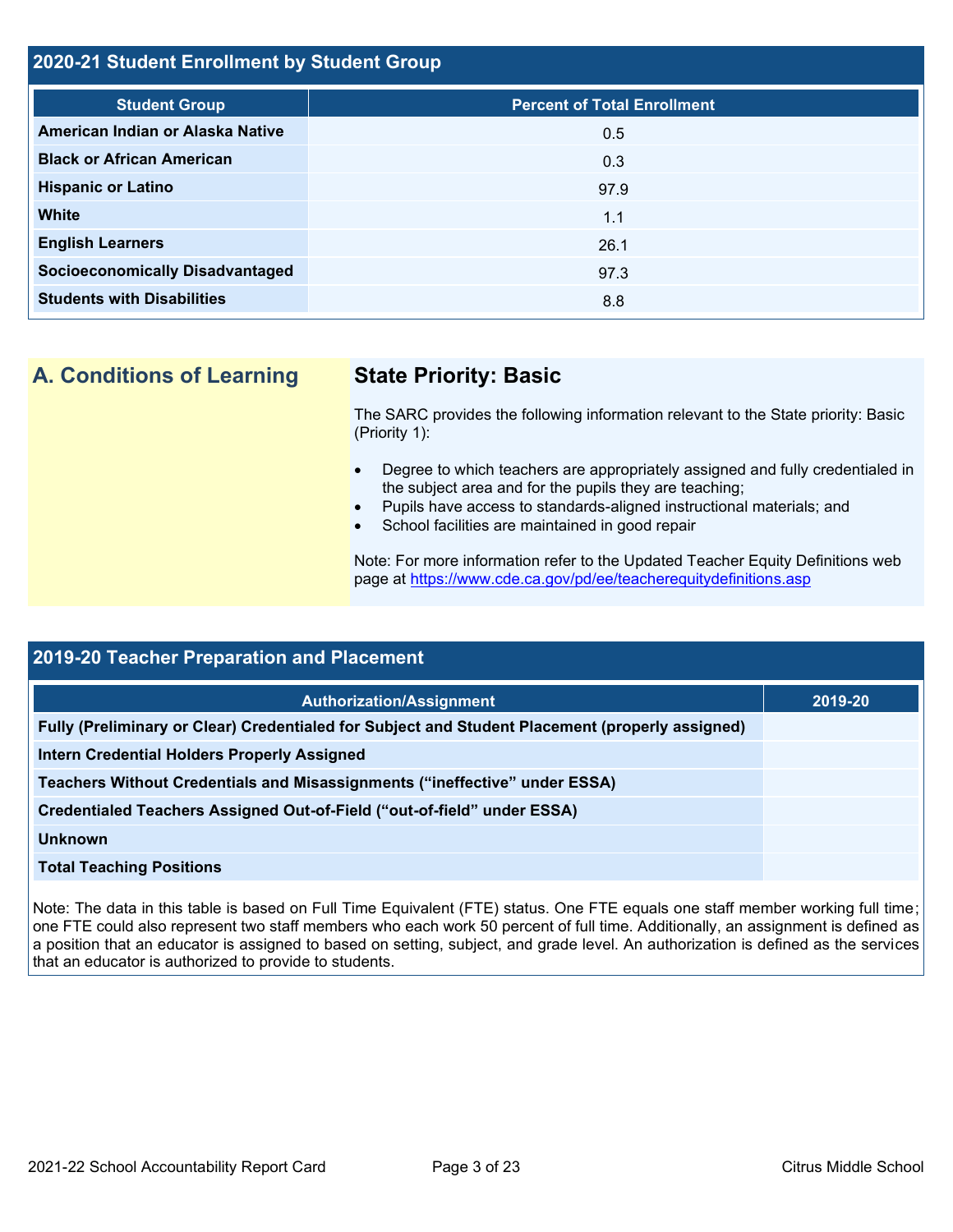#### **2019-20 Teachers Without Credentials and Misassignments (considered "ineffective" under ESSA)**

| <b>Authorization/Assignment</b>                              | 2019-20 |
|--------------------------------------------------------------|---------|
| <b>Permits and Waivers</b>                                   |         |
| <b>Misassignments</b>                                        |         |
| <b>Vacant Positions</b>                                      |         |
| <b>Total Teachers Without Credentials and Misassignments</b> |         |

### **2019-20 Credentialed Teachers Assigned Out-of-Field (considered "out-of-field" under ESSA)**

| <b>Indicator</b>                                       | 2019-20 |
|--------------------------------------------------------|---------|
| Credentialed Teachers Authorized on a Permit or Waiver |         |
| <b>Local Assignment Options</b>                        |         |
| <b>Total Out-of-Field Teachers</b>                     |         |

## **2019-20 Class Assignments Indicator 2019-20 Misassignments for English Learners** (a percentage of all the classes with English learners taught by teachers that are misassigned) **No credential, permit or authorization to teach** (a percentage of all the classes taught by teachers with no record of an authorization to teach)

#### **2021-22 Quality, Currency, Availability of Textbooks and Other Instructional Materials**

A district textbook adoption committee is established for the process of textbook adoption. Each school site or grade level is represented on each textbook adoption committee. All students enrolled at Citrus Middle School have sufficient books that are standards aligned and board adopted in the subject areas indicated below. Each pupil, including English Learners, have access to district adopted texts, workbooks, or other supplemental instructional materials to use in class and take home.

| Year and month in which the data were collected | August 2021                                                            |  |                                                         |                                                                                    |
|-------------------------------------------------|------------------------------------------------------------------------|--|---------------------------------------------------------|------------------------------------------------------------------------------------|
| <b>Subject</b>                                  | Textbooks and Other Instructional Materials/year of<br><b>Adoption</b> |  | <b>From</b><br>Most<br><b>Recent</b><br><b>Adoption</b> | <b>Percent</b><br><b>Students</b><br><b>Lacking Own</b><br><b>Assigned</b><br>Copy |
| <b>Reading/Language Arts</b>                    | Engage NY Common Core /2014                                            |  | Yes                                                     | $0\%$                                                                              |
| <b>Mathematics</b>                              | Engage NY Common Core Mathematics/2014                                 |  | Yes                                                     | $0\%$                                                                              |
| <b>Science</b>                                  | Grades K-8 Amplify Science, 2020                                       |  | Yes                                                     | $0\%$                                                                              |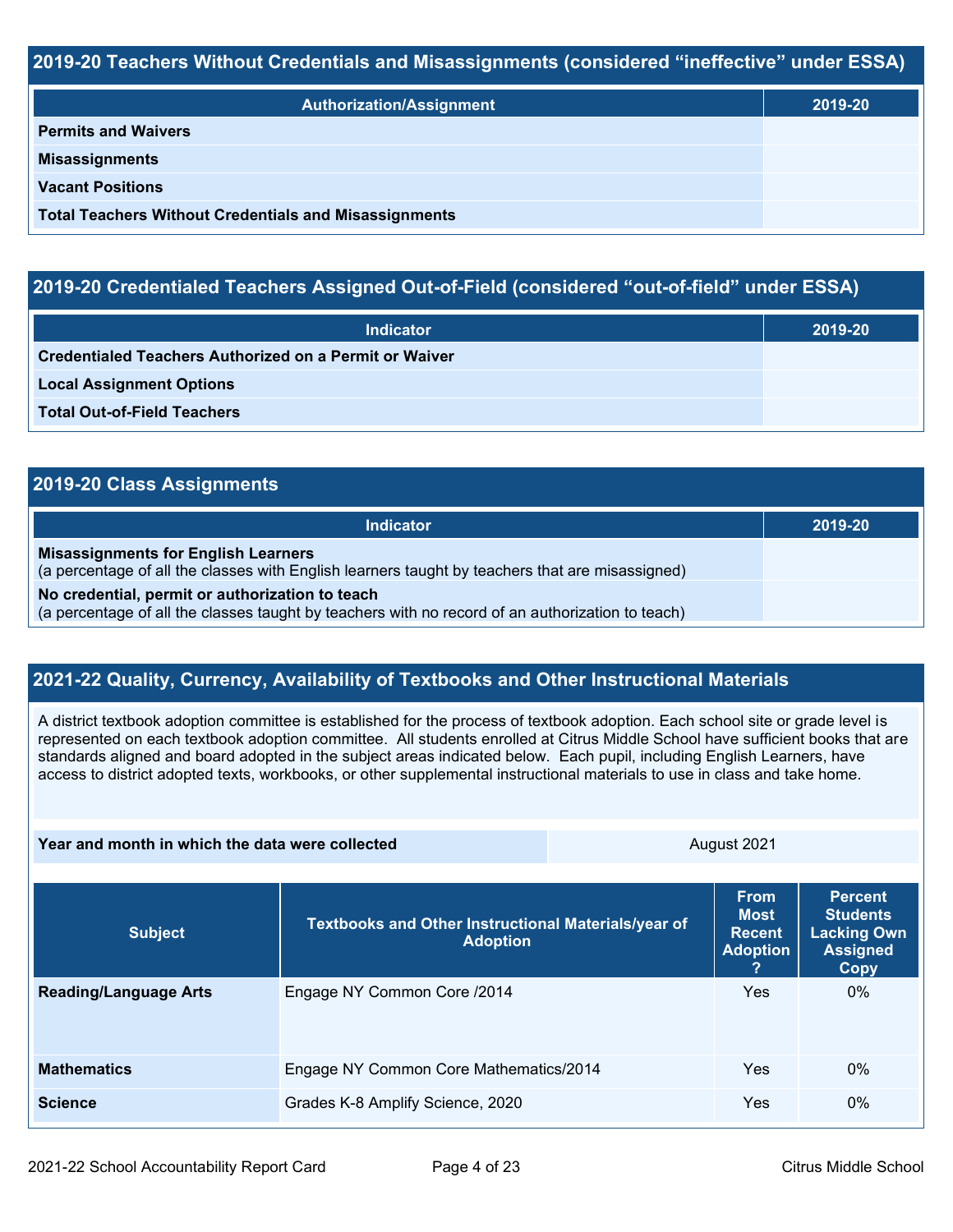| <b>History-Social Science</b>                          | Holt, California Social Studies, 2005 edition | <b>Yes</b> | $0\%$ |
|--------------------------------------------------------|-----------------------------------------------|------------|-------|
| <b>Foreign Language</b>                                |                                               |            |       |
| <b>Health</b>                                          |                                               |            |       |
| <b>Visual and Performing Arts</b>                      |                                               |            |       |
| <b>Science Laboratory Equipment</b><br>$(grades 9-12)$ |                                               |            |       |

#### **School Facility Conditions and Planned Improvements**

The district takes great efforts to ensure that all schools are clean, safe, and functional. To assist in this effort, the district uses a facility survey instrument developed by the State of California Office of Public School Construction. The results of this survey are available at the KCUSD Business Office.

Below is more specific information on the condition of the school and the efforts made to ensure that students are provided with a clean, safe, and functional learning environment. Additional information about the condition of the school's facilities may be obtained by speaking with the school principal.

Citrus Middle School has 30 classrooms, a gymnasium/cafeteria, a library media center and an administration building. The main campus was built in 2003.

District maintenance staff ensures that the repairs necessary to keep the school in good repair and working order are completed in a timely manner. A work order process is used to ensure efficient service and that emergency repairs are given the highest priority.

The Director of Maintenance, Custodial Supervisor, and the site principals work cooperatively with the custodial staff to develop cleaning schedules to ensure a clean and safe school. Citrus Middle School employs 3.50 custodians to ensure that the campus is safe, clean, and sanitary.

The district participates in the State School Deferred Maintenance Program, which provides state matching funds on a dollar for dollar basis to assist school districts with expenditures for major repair or replacement of existing school building components. Typically, this includes roofing, plumbing, heating, air conditioning, electrical systems, interior or exterior painting, and floor systems.

Asphalt resurfacing and pavilion are projected to begin in the 2021-2022 school year and there are plans for for a new marquee to be installed before the beginning of the 2022-2023 school year on the corner of South and Anchor Ave to improve communication to the community of what is happening at Citrus Middle School.

#### **Year and month of the most recent FIT report** And Allen Andrew Box 19/3/21

| <b>System Inspected</b>                                             | <b>Rate</b><br>Good Fair Poor | Rate Rate | <b>Repair Needed and Action Taken or Planned</b> |
|---------------------------------------------------------------------|-------------------------------|-----------|--------------------------------------------------|
| <b>Systems:</b><br>Gas Leaks, Mechanical/HVAC, Sewer                | X                             |           |                                                  |
| Interior:<br><b>Interior Surfaces</b>                               | $\mathsf{X}$                  |           |                                                  |
| <b>Cleanliness:</b><br>Overall Cleanliness, Pest/Vermin Infestation | X                             |           |                                                  |
| <b>Electrical</b>                                                   | х                             |           |                                                  |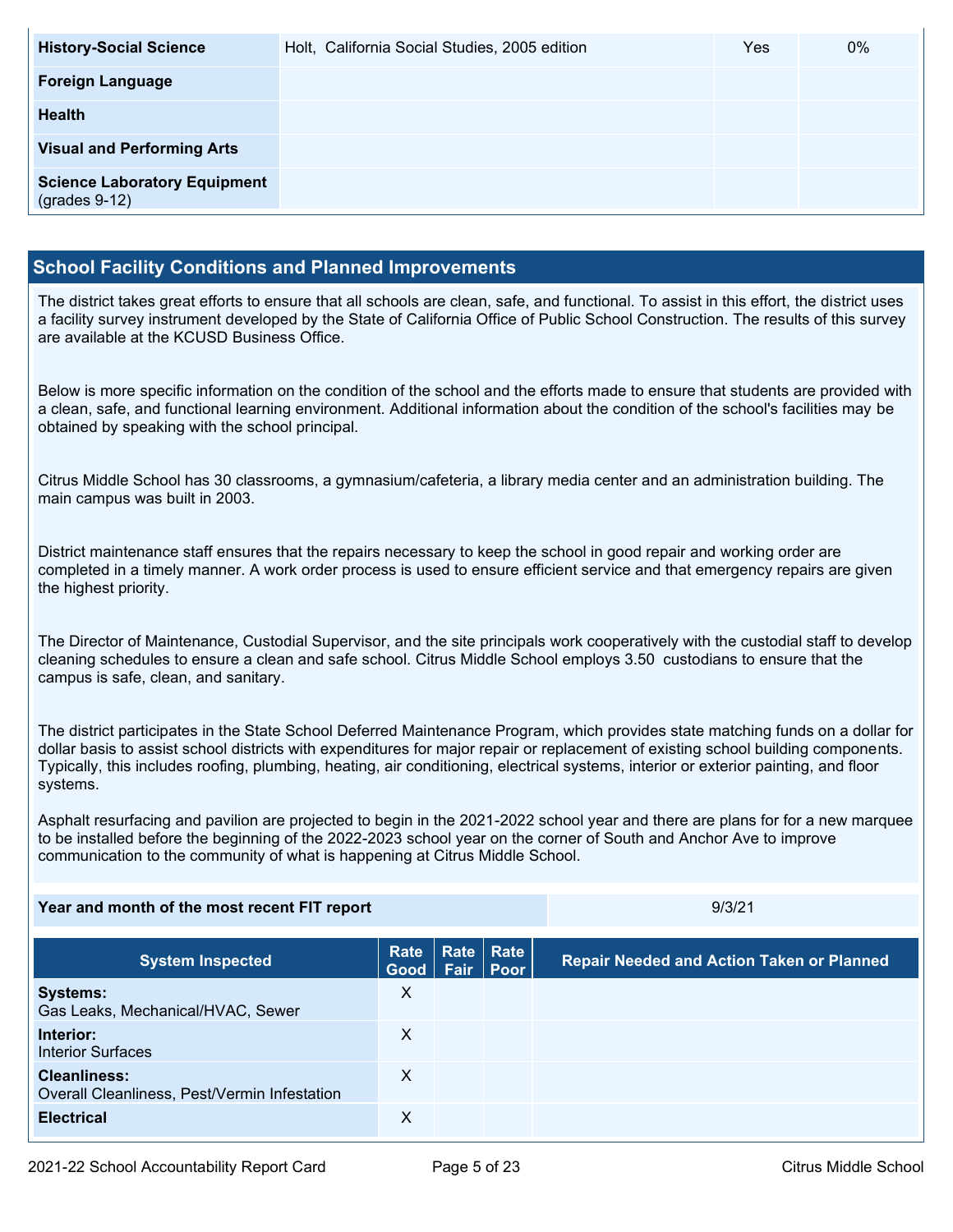| <b>School Facility Conditions and Planned Improvements</b>             |   |  |  |  |  |
|------------------------------------------------------------------------|---|--|--|--|--|
| <b>Restrooms/Fountains:</b><br>Restrooms, Sinks/ Fountains             | X |  |  |  |  |
| Safety:<br>Fire Safety, Hazardous Materials                            | X |  |  |  |  |
| <b>Structural:</b><br><b>Structural Damage, Roofs</b>                  | X |  |  |  |  |
| External:<br>Playground/School Grounds, Windows/<br>Doors/Gates/Fences | X |  |  |  |  |

| <b>Overall Facility Rate</b> |      |      |      |  |  |  |
|------------------------------|------|------|------|--|--|--|
| <b>Exemplary</b>             | Good | Fair | Poor |  |  |  |
|                              |      |      |      |  |  |  |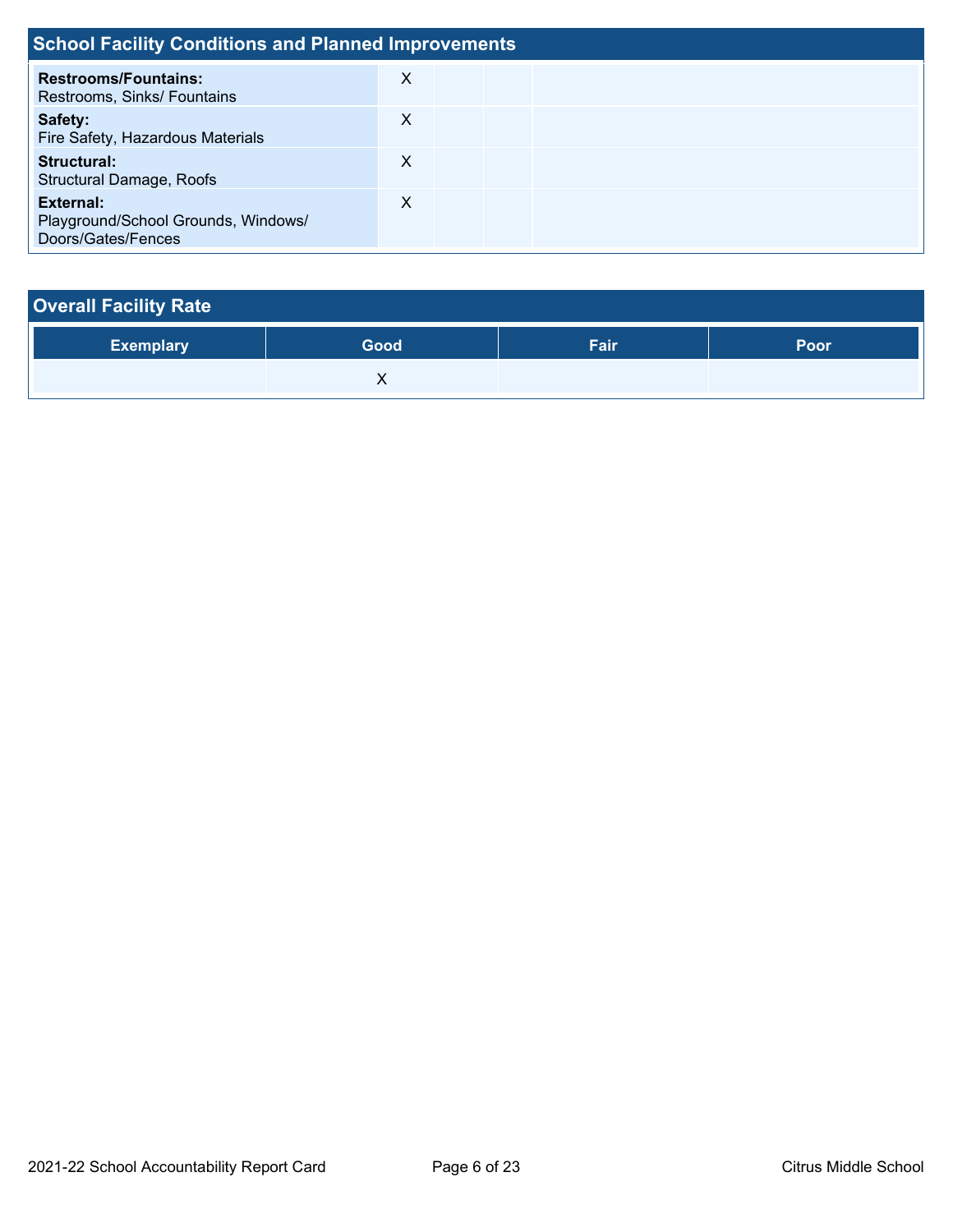## **B. Pupil Outcomes State Priority: Pupil Achievement**

The SARC provides the following information relevant to the State priority: Pupil Achievement (Priority 4):

#### **Statewide Assessments**

(i.e., California Assessment of Student Performance and Progress [CAASPP] System includes the Smarter Balanced Summative Assessments for students in the general education population and the California Alternate Assessments [CAAs] for English language arts/literacy [ELA] and mathematics given in grades three through eight and grade eleven. Only eligible students may participate in the administration of the CAAs. CAAs items are aligned with alternate achievement standards, which are linked with the Common Core State Standards [CCSS] for students with the most significant cognitive disabilities).

The CAASPP System encompasses the following assessments and student participation requirements:

- 1. **Smarter Balanced Summative Assessments and CAAs for ELA** in grades three through eight and grade eleven.
- 2. **Smarter Balanced Summative Assessments and CAAs for mathematics** in grades three through eight and grade eleven.
- 3. **California Science Test (CAST) and CAAs for Science** in grades five, eight, and once in high school (i.e., grade ten, eleven, or twelve).

#### **SARC Reporting in the 2020-2021 School Year Only**

Where the most viable option, LEAs were required to administer the statewide summative assessment in ELA and mathematics. Where a statewide summative assessment was not the most viable option for the LEA (or for one or more gradelevel[s] within the LEA) due to the pandemic, LEAs were allowed to report results from a different assessment that met the criteria established by the State Board of Education (SBE) on March 16, 2021. The assessments were required to be:

- Aligned with CA CCSS for ELA and mathematics;
- Available to students in grades 3 through 8, and grade 11; and
- Uniformly administered across a grade, grade span, school, or district to all eligible students.

#### **Options**

Note that the CAAs could only be administered in-person following health and safety requirements. If it was not viable for the LEA to administer the CAAs in person with health and safety guidelines in place, the LEA was directed to not administer the tests. There were no other assessment options available for the CAAs. Schools administered the Smarter Balanced Summative Assessments for ELA and mathematics, other assessments that meet the SBE criteria, or a combination of both, and they could only choose one of the following:

- Smarter Balanced ELA and mathematics summative assessments;
- Other assessments meeting the SBE criteria; or
- Combination of Smarter Balanced ELA and mathematics summative assessments and other assessments.

The percentage of students who have successfully completed courses that satisfy the requirements for entrance to the University of California and the California State University, or career technical education sequences or programs of study.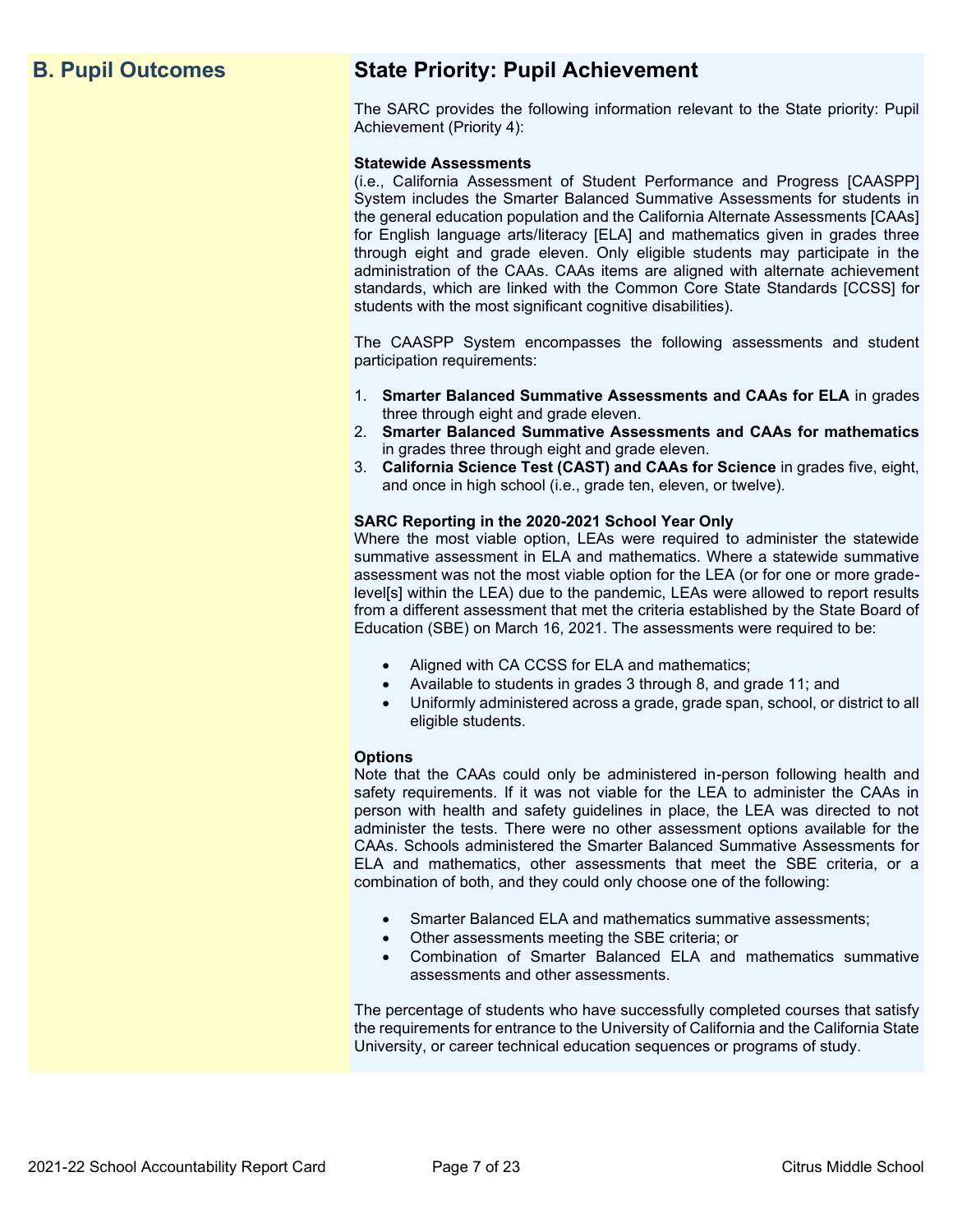#### **Percentage of Students Meeting or Exceeding the State Standard on CAASPP**

This table displays CAASPP test results in ELA and mathematics for all students grades three through eight and grade eleven taking and completing a state-administered assessment.

The 2019-2020 data cells with N/A values indicate that the 2019-2020 data are not available due to the COVID-19 pandemic and resulting summative test suspension. The Executive Order N-30-20 was issued which waived the assessment, accountability, and reporting requirements for the 2019-2020 school year.

The 2020-2021 data cells have N/A values because these data are not comparable to other year data due to the COVID-19 pandemic during the 2020-2021 school year. Where the CAASPP assessments in ELA and/or mathematics is not the most viable option, the LEAs were allowed to administer local assessments. Therefore, the 2020-2021 data between school years for the school, district, state are not an accurate comparison. As such, it is inappropriate to compare results of the 2020-2021 school year to other school years.

| <b>Subject</b>                                                       | <b>School</b><br>2019-20 | <b>School</b><br>2020-21 | <b>District</b><br>2019-20 | <b>District</b><br>2020-21 | <b>State</b><br>2019-20 | <b>State</b><br>2020-21 |
|----------------------------------------------------------------------|--------------------------|--------------------------|----------------------------|----------------------------|-------------------------|-------------------------|
| <b>English Language Arts/Literacy</b><br>$\left($ grades 3-8 and 11) | N/A                      | N/A                      | N/A                        | N/A                        | N/A                     | N/A                     |
| <b>Mathematics</b><br>$($ grades 3-8 and 11 $)$                      | N/A                      | N/A                      | N/A                        | N/A                        | N/A                     | N/A                     |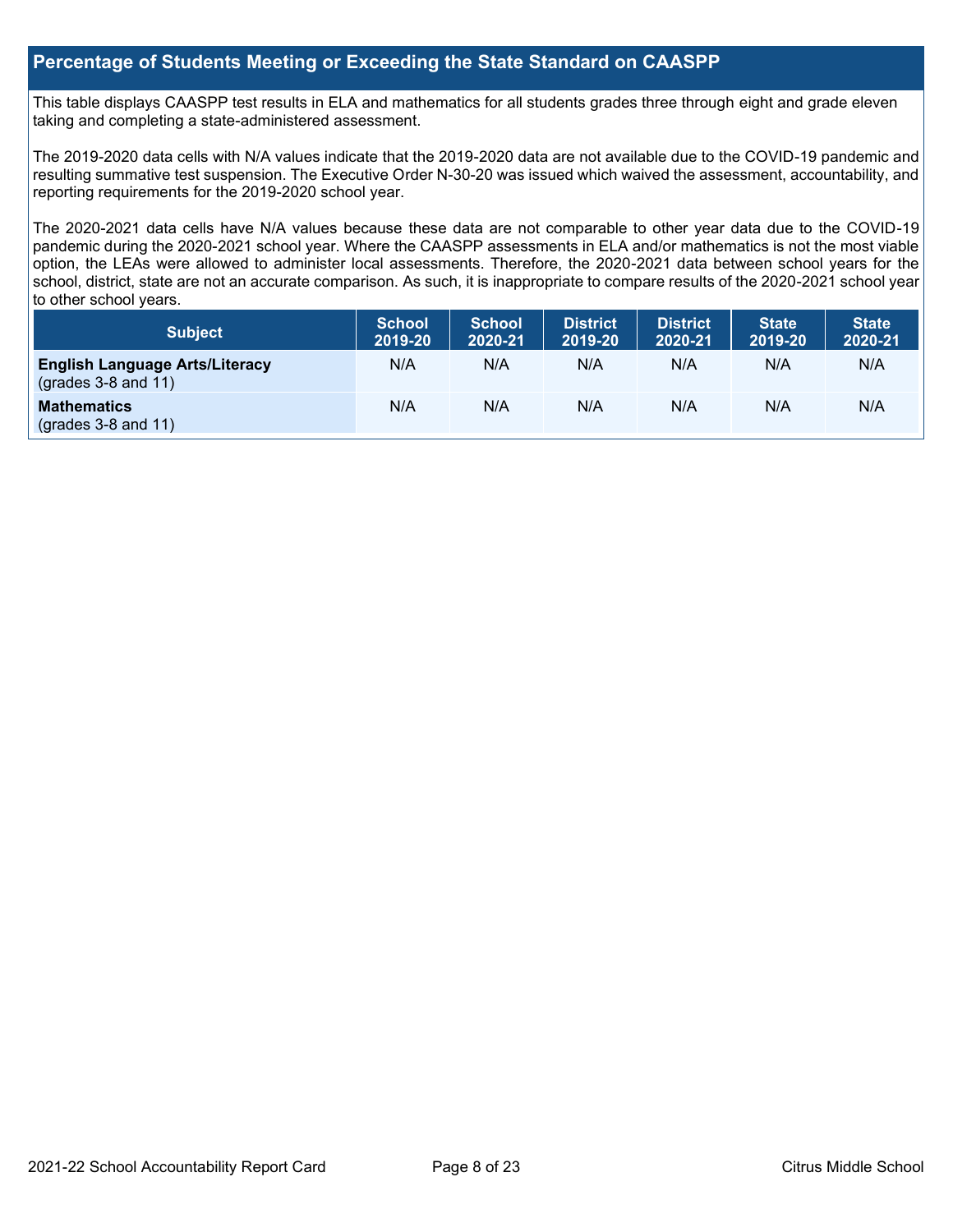### **2020-21 CAASPP Test Results in ELA by Student Group**

This table displays CAASPP test results in ELA by student group for students grades three through eight and grade eleven taking and completing a state-administered assessment. The CDE will populate this table for schools in cases where the school administered the CAASPP assessment. In cases where the school administered a local assessment instead of CAASPP, the CDE will populate this table with "NT" values, meaning this school did not test students using the CAASPP. See the local assessment(s) table for more information.

| <b>CAASPP</b><br><b>Student Groups</b>               | <b>CAASPP</b><br><b>Total</b><br><b>Enrollment</b> | <b>CAASPP</b><br><b>Number</b><br><b>Tested</b> | <b>CAASPP</b><br><b>Percent</b><br><b>Tested</b> | <b>CAASPP</b><br><b>Percent</b><br><b>Not Tested</b> | <b>CAASPP</b><br><b>Percent</b><br><b>Met or</b><br><b>Exceeded</b> |
|------------------------------------------------------|----------------------------------------------------|-------------------------------------------------|--------------------------------------------------|------------------------------------------------------|---------------------------------------------------------------------|
| <b>All Students</b>                                  | 637                                                | 631                                             | 99.06                                            | 0.94                                                 | 35.18                                                               |
| <b>Female</b>                                        | 305                                                | 302                                             | 99.02                                            | 0.98                                                 | 41.06                                                               |
| <b>Male</b>                                          | 332                                                | 329                                             | 99.1                                             | 0.9                                                  | 29.79                                                               |
| American Indian or Alaska Native                     | $\qquad \qquad -$                                  | $\overline{\phantom{a}}$                        | $-$                                              | $-$                                                  | --                                                                  |
| <b>Asian</b>                                         | $\mathbf{0}$                                       | $\mathbf 0$                                     | $\mathbf{0}$                                     | $\Omega$                                             | $\mathbf 0$                                                         |
| <b>Black or African American</b>                     | --                                                 | $\overline{\phantom{m}}$                        | --                                               | $\overline{\phantom{a}}$                             | --                                                                  |
| <b>Filipino</b>                                      | $\Omega$                                           | $\mathbf 0$                                     | $\Omega$                                         | $\Omega$                                             | $\mathbf 0$                                                         |
| <b>Hispanic or Latino</b>                            | 622                                                | 617                                             | 99.2                                             | 0.8                                                  | 35.33                                                               |
| <b>Native Hawaiian or Pacific Islander</b>           | $\mathbf 0$                                        | $\mathbf 0$                                     | $\Omega$                                         | $\mathbf{0}$                                         | $\mathbf 0$                                                         |
| <b>Two or More Races</b>                             | $- -$                                              | $\overline{\phantom{a}}$                        | --                                               | --                                                   | --                                                                  |
| <b>White</b>                                         | --                                                 | --                                              | --                                               | --                                                   | --                                                                  |
| <b>English Learners</b>                              | 167                                                | 166                                             | 99.4                                             | 0.6                                                  | 3.01                                                                |
| <b>Foster Youth</b>                                  | --                                                 | $\qquad \qquad -$                               | --                                               | --                                                   | --                                                                  |
| <b>Homeless</b>                                      | --                                                 | $\overline{\phantom{m}}$                        | --                                               | $\overline{\phantom{a}}$                             | --                                                                  |
| <b>Military</b>                                      | $\Omega$                                           | $\mathbf 0$                                     | 0                                                | $\Omega$                                             | 0                                                                   |
| <b>Socioeconomically Disadvantaged</b>               | 614                                                | 610                                             | 99.35                                            | 0.65                                                 | 35.25                                                               |
| <b>Students Receiving Migrant Education Services</b> | 27                                                 | 27                                              | 100                                              | 0                                                    | 25.93                                                               |
| <b>Students with Disabilities</b>                    | 60                                                 | 59                                              | 98.33                                            | 1.67                                                 | 10.17                                                               |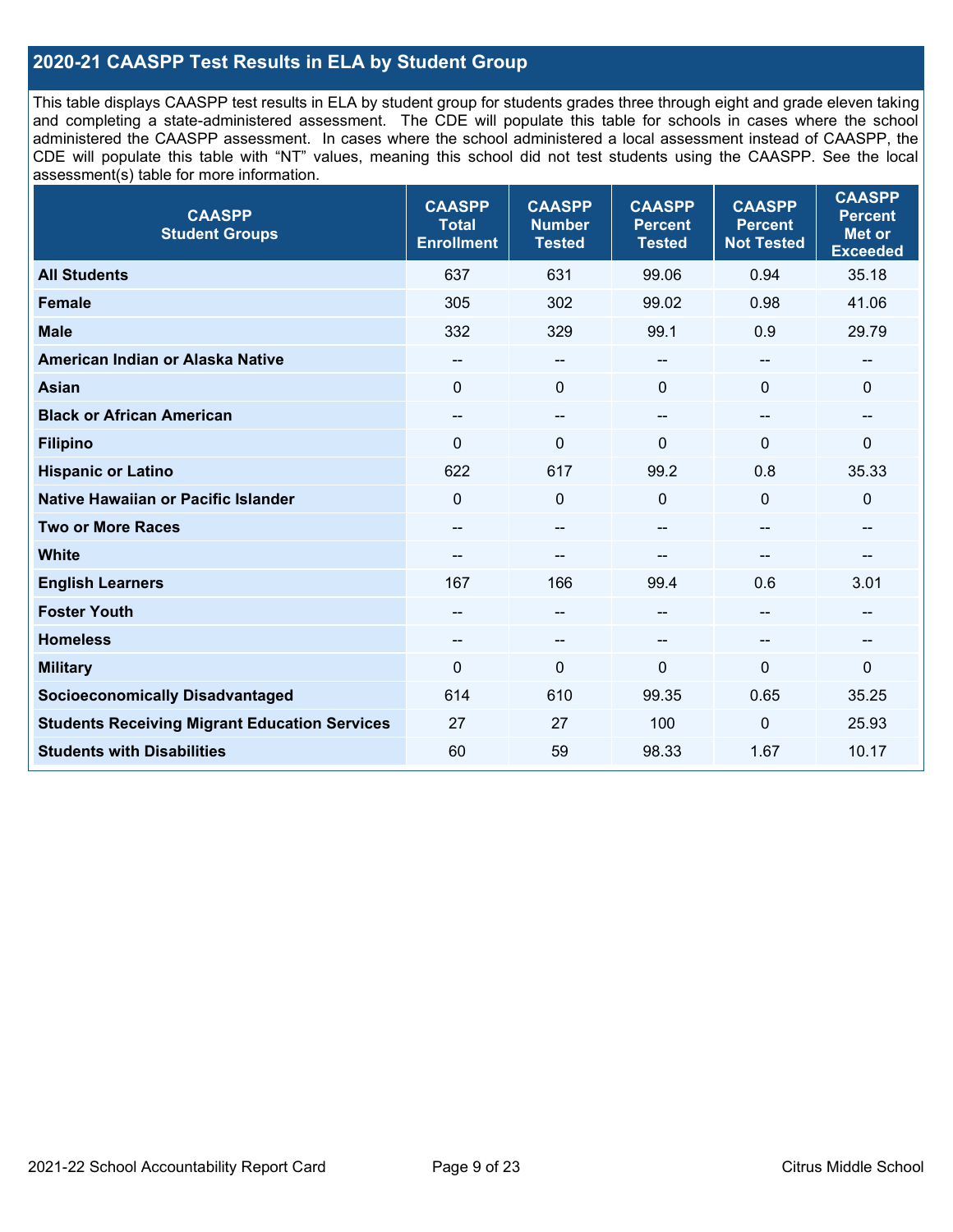### **2020-21 CAASPP Test Results in Math by Student Group**

This table displays CAASPP test results in Math by student group for students grades three through eight and grade eleven taking and completing a state-administered assessment. The CDE will populate this table for schools in cases where the school administered the CAASPP assessment. In cases where the school administered a local assessment instead of CAASPP, the CDE will populate this table with "NT" values, meaning this school did not test students using the CAASPP. See the local assessment(s) table for more information.

| <b>CAASPP</b><br><b>Student Groups</b>               | <b>CAASPP</b><br><b>Total</b><br><b>Enrollment</b> | <b>CAASPP</b><br><b>Number</b><br><b>Tested</b> | <b>CAASPP</b><br><b>Percent</b><br><b>Tested</b> | <b>CAASPP</b><br><b>Percent</b><br><b>Not Tested</b> | <b>CAASPP</b><br><b>Percent</b><br><b>Met or</b><br><b>Exceeded</b> |
|------------------------------------------------------|----------------------------------------------------|-------------------------------------------------|--------------------------------------------------|------------------------------------------------------|---------------------------------------------------------------------|
| <b>All Students</b>                                  | 638                                                | 631                                             | 98.90                                            | 1.10                                                 | 15.85                                                               |
| <b>Female</b>                                        | 305                                                | 302                                             | 99.02                                            | 0.98                                                 | 15.89                                                               |
| <b>Male</b>                                          | 333                                                | 329                                             | 98.80                                            | 1.20                                                 | 15.81                                                               |
| American Indian or Alaska Native                     | --                                                 | --                                              | $\overline{\phantom{a}}$                         | $\overline{\phantom{a}}$                             | $\overline{\phantom{a}}$                                            |
| <b>Asian</b>                                         | $\mathbf 0$                                        | 0                                               | $\mathbf 0$                                      | $\Omega$                                             | $\mathbf 0$                                                         |
| <b>Black or African American</b>                     | --                                                 | $\overline{\phantom{m}}$                        | $\hspace{0.05cm}$ – $\hspace{0.05cm}$            | --                                                   | $\overline{\phantom{a}}$                                            |
| <b>Filipino</b>                                      | $\Omega$                                           | $\mathbf 0$                                     | $\mathbf{0}$                                     | $\Omega$                                             | $\mathbf 0$                                                         |
| <b>Hispanic or Latino</b>                            | 622                                                | 617                                             | 99.20                                            | 0.80                                                 | 15.88                                                               |
| <b>Native Hawaiian or Pacific Islander</b>           | $\mathbf 0$                                        | 0                                               | $\mathbf 0$                                      | 0                                                    | $\mathbf 0$                                                         |
| <b>Two or More Races</b>                             | $\qquad \qquad -$                                  | --                                              | --                                               | --                                                   | $\overline{\phantom{a}}$                                            |
| <b>White</b>                                         | --                                                 | --                                              | --                                               |                                                      | --                                                                  |
| <b>English Learners</b>                              | 167                                                | 166                                             | 99.40                                            | 0.60                                                 | 0.00                                                                |
| <b>Foster Youth</b>                                  | --                                                 | --                                              | --                                               |                                                      | --                                                                  |
| <b>Homeless</b>                                      | $\qquad \qquad -$                                  | --                                              | $\hspace{0.05cm}$ – $\hspace{0.05cm}$            | $\sim$                                               | $\hspace{0.05cm}$                                                   |
| <b>Military</b>                                      | $\mathbf{0}$                                       | 0                                               | 0                                                | $\mathbf{0}$                                         | $\mathbf 0$                                                         |
| <b>Socioeconomically Disadvantaged</b>               | 615                                                | 610                                             | 99.19                                            | 0.81                                                 | 16.07                                                               |
| <b>Students Receiving Migrant Education Services</b> | 27                                                 | 27                                              | 100.00                                           | 0.00                                                 | 7.41                                                                |
| <b>Students with Disabilities</b>                    | 61                                                 | 59                                              | 96.72                                            | 3.28                                                 | 10.17                                                               |

#### **2020-21 Local Assessment Test Results in ELA by Student Group**

This table displays Local Assessment test results in ELA by student group for students grades three through eight and grade eleven. LEAs/schools will populate this table for schools in cases where the school administered a local assessment. In cases where the school administered the CAASPP assessment, LEAs/schools will populate this table with "N/A" values in all cells, meaning this table is Not Applicable for this school.

| N/A<br><b>Student Groups</b>     | N/A<br><b>Total</b><br><b>Enrollment</b> | N/A<br><b>Number</b><br><b>Tested</b> | N/A<br><b>Percent</b><br><b>Tested</b> | N/A<br>Percent<br><b>Not Tested</b> | N/A<br><b>Percent</b><br><b>At or Above</b><br><b>Grade Level</b> |
|----------------------------------|------------------------------------------|---------------------------------------|----------------------------------------|-------------------------------------|-------------------------------------------------------------------|
| <b>All Students</b>              | N/A                                      | N/A                                   | N/A                                    | N/A                                 | N/A                                                               |
| Female                           | N/A                                      | N/A                                   | N/A                                    | N/A                                 | N/A                                                               |
| <b>Male</b>                      | N/A                                      | N/A                                   | N/A                                    | N/A                                 | N/A                                                               |
| American Indian or Alaska Native | N/A                                      | N/A                                   | N/A                                    | N/A                                 | N/A                                                               |
| <b>Asian</b>                     | N/A                                      | N/A                                   | N/A                                    | N/A                                 | N/A                                                               |

2021-22 School Accountability Report Card **Page 10 of 23** Citrus Middle School Page 10 of 23 Citrus Middle School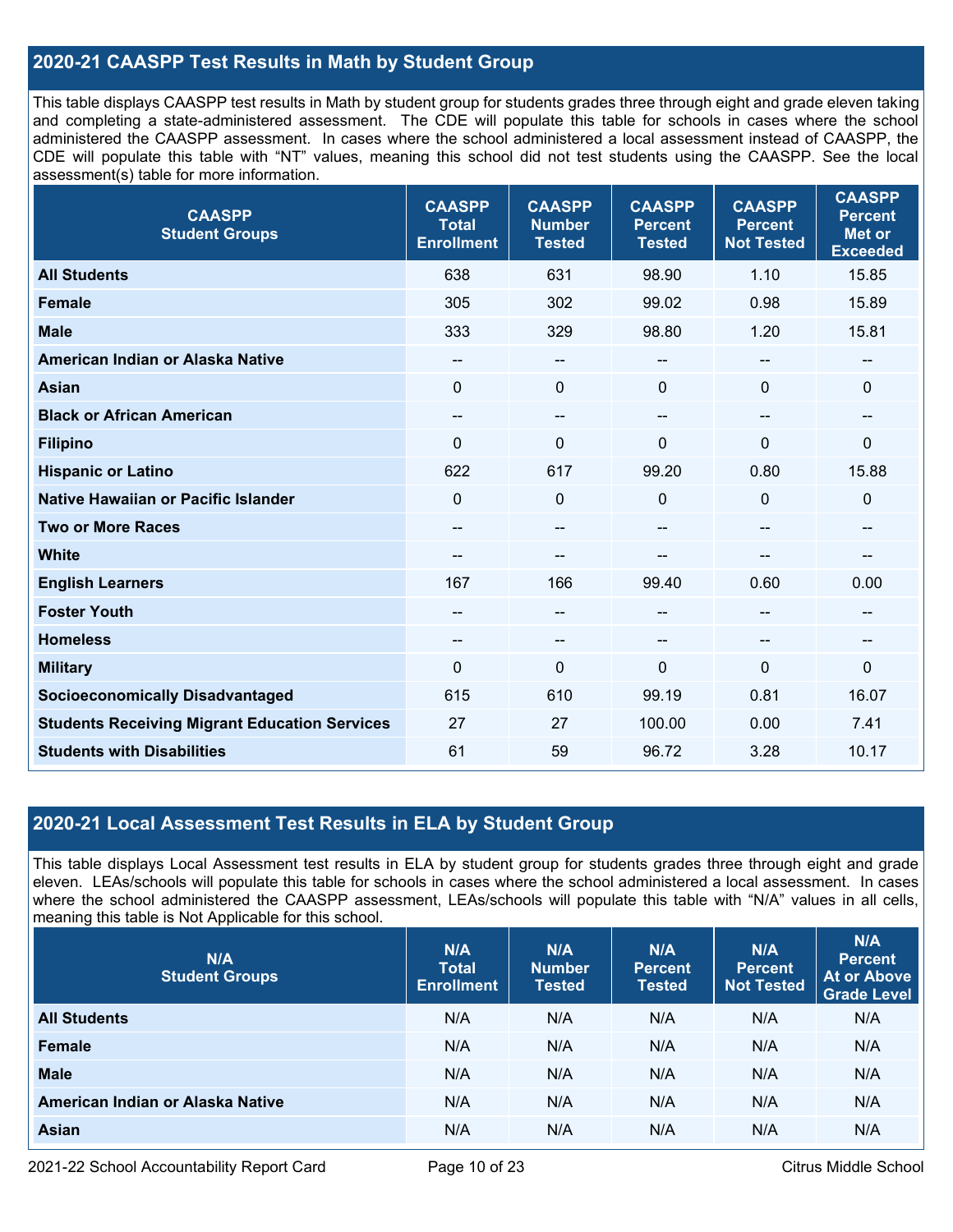| <b>Black or African American</b>                                                           | N/A | N/A | N/A | N/A | N/A |
|--------------------------------------------------------------------------------------------|-----|-----|-----|-----|-----|
| <b>Filipino</b>                                                                            | N/A | N/A | N/A | N/A | N/A |
| <b>Hispanic or Latino</b>                                                                  | N/A | N/A | N/A | N/A | N/A |
| Native Hawaiian or Pacific Islander                                                        | N/A | N/A | N/A | N/A | N/A |
| <b>Two or More Races</b>                                                                   | N/A | N/A | N/A | N/A | N/A |
| <b>White</b>                                                                               | N/A | N/A | N/A | N/A | N/A |
| <b>English Learners</b>                                                                    | N/A | N/A | N/A | N/A | N/A |
| <b>Foster Youth</b>                                                                        | N/A | N/A | N/A | N/A | N/A |
| <b>Homeless</b>                                                                            | N/A | N/A | N/A | N/A | N/A |
| <b>Military</b>                                                                            | N/A | N/A | N/A | N/A | N/A |
| <b>Socioeconomically Disadvantaged</b>                                                     | N/A | N/A | N/A | N/A | N/A |
| <b>Students Receiving Migrant Education Services</b>                                       | N/A | N/A | N/A | N/A | N/A |
| <b>Students with Disabilities</b>                                                          | N/A | N/A | N/A | N/A | N/A |
| *At or above the grade-level standard in the context of the local assessment administered. |     |     |     |     |     |

## **2020-21 Local Assessment Test Results in Math by Student Group**

This table displays Local Assessment test results in Math by student group for students grades three through eight and grade eleven. LEAs/schools will populate this table for schools in cases where the school administered a local assessment. In cases where the school administered the CAASPP assessment, LEAs/schools will populate this table with "N/A" values in all cells, meaning this table is Not Applicable for this school.

| N/A<br><b>Student Groups</b>                         | N/A<br><b>Total</b><br><b>Enrollment</b> | N/A<br><b>Number</b><br><b>Tested</b> | N/A<br><b>Percent</b><br><b>Tested</b> | N/A<br><b>Percent</b><br><b>Not Tested</b> | N/A<br><b>Percent</b><br><b>At or Above</b><br><b>Grade Level</b> |
|------------------------------------------------------|------------------------------------------|---------------------------------------|----------------------------------------|--------------------------------------------|-------------------------------------------------------------------|
| <b>All Students</b>                                  | N/A                                      | N/A                                   | N/A                                    | N/A                                        | N/A                                                               |
| <b>Female</b>                                        | N/A                                      | N/A                                   | N/A                                    | N/A                                        | N/A                                                               |
| <b>Male</b>                                          | N/A                                      | N/A                                   | N/A                                    | N/A                                        | N/A                                                               |
| American Indian or Alaska Native                     | N/A                                      | N/A                                   | N/A                                    | N/A                                        | N/A                                                               |
| <b>Asian</b>                                         | N/A                                      | N/A                                   | N/A                                    | N/A                                        | N/A                                                               |
| <b>Black or African American</b>                     | N/A                                      | N/A                                   | N/A                                    | N/A                                        | N/A                                                               |
| <b>Filipino</b>                                      | N/A                                      | N/A                                   | N/A                                    | N/A                                        | N/A                                                               |
| <b>Hispanic or Latino</b>                            | N/A                                      | N/A                                   | N/A                                    | N/A                                        | N/A                                                               |
| Native Hawaiian or Pacific Islander                  | N/A                                      | N/A                                   | N/A                                    | N/A                                        | N/A                                                               |
| <b>Two or More Races</b>                             | N/A                                      | N/A                                   | N/A                                    | N/A                                        | N/A                                                               |
| <b>White</b>                                         | N/A                                      | N/A                                   | N/A                                    | N/A                                        | N/A                                                               |
| <b>English Learners</b>                              | N/A                                      | N/A                                   | N/A                                    | N/A                                        | N/A                                                               |
| <b>Foster Youth</b>                                  | N/A                                      | N/A                                   | N/A                                    | N/A                                        | N/A                                                               |
| <b>Homeless</b>                                      | N/A                                      | N/A                                   | N/A                                    | N/A                                        | N/A                                                               |
| <b>Military</b>                                      | N/A                                      | N/A                                   | N/A                                    | N/A                                        | N/A                                                               |
| <b>Socioeconomically Disadvantaged</b>               | N/A                                      | N/A                                   | N/A                                    | N/A                                        | N/A                                                               |
| <b>Students Receiving Migrant Education Services</b> | N/A                                      | N/A                                   | N/A                                    | N/A                                        | N/A                                                               |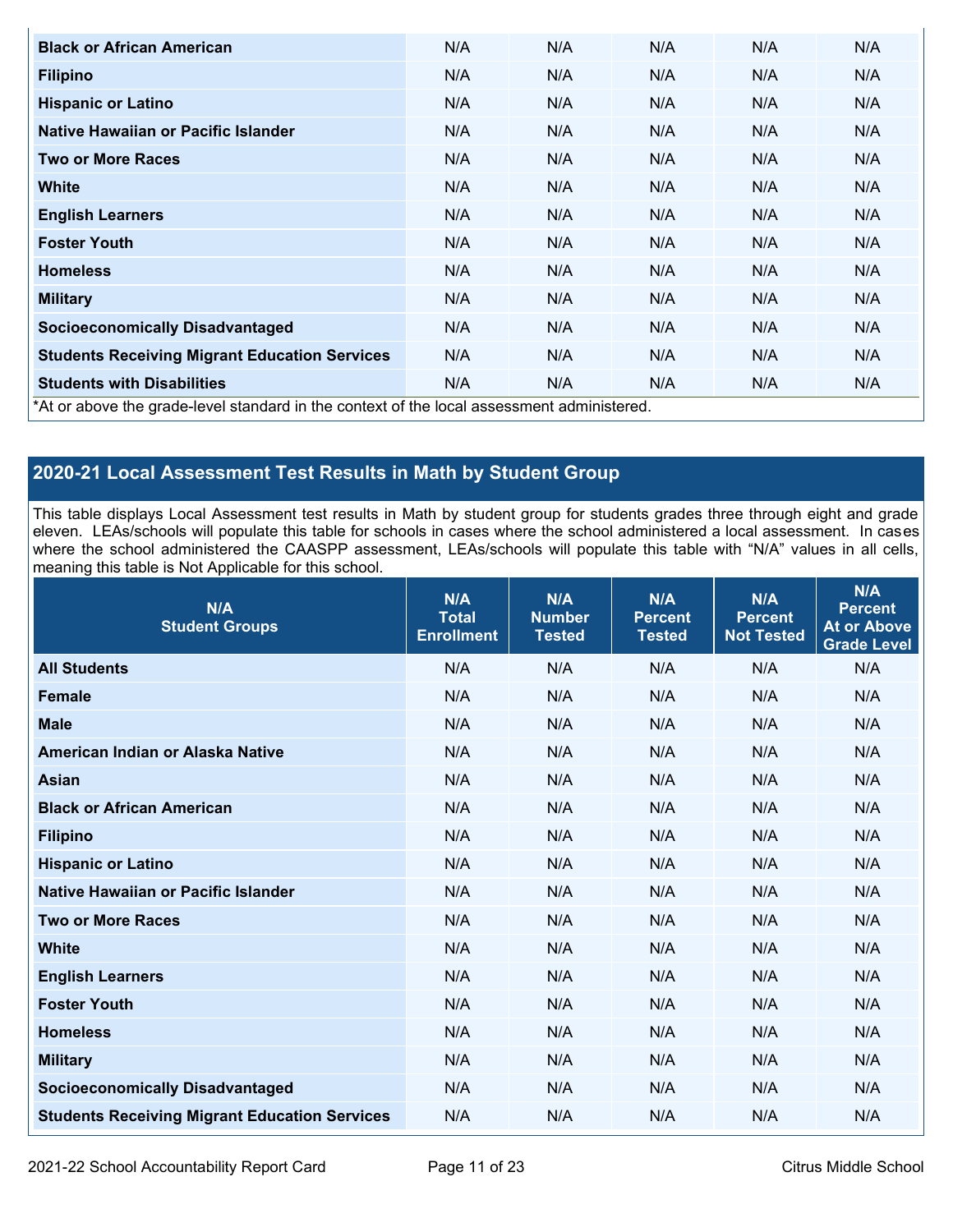| <b>Students with Disabilities</b>                                                           | N/A | N/A | N/A | N/A | N/A |  |  |  |  |
|---------------------------------------------------------------------------------------------|-----|-----|-----|-----|-----|--|--|--|--|
| *At as above the escale level standard in the context of the local accordinate admissioned. |     |     |     |     |     |  |  |  |  |

\*At or above the grade-level standard in the context of the local assessment administered.

#### **CAASPP Test Results in Science for All Students**

This table displays the percentage of all students grades five, eight, and High School meeting or exceeding the State Standard.

The 2019-2020 data cells with N/A values indicate that the 2019-2020 data are not available due to the COVID-19 pandemic and resulting summative testing suspension. The Executive Order N-30-20 was issued which waived the assessment, accountability, and reporting requirements for the 2019-2020 school year.

For any 2020-2021 data cells with N/T values indicate that this school did not test students using the CAASPP Science.

| <b>Subject</b>                                  | <b>School</b> | <b>School</b> | <b>District</b> | District | <b>State</b> | <b>State</b> |
|-------------------------------------------------|---------------|---------------|-----------------|----------|--------------|--------------|
|                                                 | 2019-20       | 2020-21       | 2019-20         | 2020-21  | 2019-20      | 2020-21      |
| <b>Science</b><br>(grades 5, 8 and high school) | N/A           | ΝT            | N/A             | NT       | N/A          | 28.72        |

#### **2020-21 CAASPP Test Results in Science by Student Group**

This table displays CAASPP test results in Science by student group for students grades five, eight, and High School. For any data cells with N/T values indicate that this school did not test students using the CAASPP Science.

| <b>Student Group</b>                                 | <b>Total</b><br><b>Enrollment</b>     | <b>Number</b><br><b>Tested</b> | <b>Percent</b><br><b>Tested</b> | <b>Percent</b><br><b>Not Tested</b> | <b>Percent</b><br><b>Met or</b><br><b>Exceeded</b> |
|------------------------------------------------------|---------------------------------------|--------------------------------|---------------------------------|-------------------------------------|----------------------------------------------------|
| <b>All Students</b>                                  | 226                                   | <b>NT</b>                      | <b>NT</b>                       | <b>NT</b>                           | <b>NT</b>                                          |
| <b>Female</b>                                        | 110                                   | <b>NT</b>                      | <b>NT</b>                       | <b>NT</b>                           | <b>NT</b>                                          |
| <b>Male</b>                                          | 116                                   | <b>NT</b>                      | <b>NT</b>                       | <b>NT</b>                           | <b>NT</b>                                          |
| American Indian or Alaska Native                     | 0                                     | $\mathbf 0$                    | $\mathbf 0$                     | $\mathbf 0$                         | $\mathbf{0}$                                       |
| <b>Asian</b>                                         | $\mathbf 0$                           | $\mathbf 0$                    | $\mathbf 0$                     | $\mathbf 0$                         | $\mathbf{0}$                                       |
| <b>Black or African American</b>                     | $\qquad \qquad -$                     | <b>NT</b>                      | <b>NT</b>                       | <b>NT</b>                           | <b>NT</b>                                          |
| <b>Filipino</b>                                      | 0                                     | $\mathbf 0$                    | $\mathbf{0}$                    | $\mathbf{0}$                        | $\mathbf 0$                                        |
| <b>Hispanic or Latino</b>                            | 224                                   | <b>NT</b>                      | <b>NT</b>                       | <b>NT</b>                           | <b>NT</b>                                          |
| Native Hawaiian or Pacific Islander                  | 0                                     | $\mathbf 0$                    | $\mathbf{0}$                    | $\mathbf 0$                         | $\mathbf{0}$                                       |
| <b>Two or More Races</b>                             | $\Omega$                              | $\mathbf 0$                    | $\Omega$                        | $\mathbf{0}$                        | $\mathbf{0}$                                       |
| <b>White</b>                                         | $\hspace{0.05cm}$ – $\hspace{0.05cm}$ | <b>NT</b>                      | <b>NT</b>                       | <b>NT</b>                           | <b>NT</b>                                          |
| <b>English Learners</b>                              | 59                                    | <b>NT</b>                      | <b>NT</b>                       | <b>NT</b>                           | <b>NT</b>                                          |
| <b>Foster Youth</b>                                  | $-$                                   | <b>NT</b>                      | <b>NT</b>                       | <b>NT</b>                           | <b>NT</b>                                          |
| <b>Homeless</b>                                      | 0                                     | $\mathbf{0}$                   | $\mathbf 0$                     | $\mathbf 0$                         | $\mathbf 0$                                        |
| <b>Military</b>                                      | 0                                     | $\mathbf 0$                    | $\mathbf{0}$                    | $\mathbf{0}$                        | $\mathbf{0}$                                       |
| <b>Socioeconomically Disadvantaged</b>               | 216                                   | <b>NT</b>                      | <b>NT</b>                       | <b>NT</b>                           | <b>NT</b>                                          |
| <b>Students Receiving Migrant Education Services</b> | 12                                    | <b>NT</b>                      | <b>NT</b>                       | <b>NT</b>                           | <b>NT</b>                                          |
| <b>Students with Disabilities</b>                    | 15                                    | <b>NT</b>                      | <b>NT</b>                       | <b>NT</b>                           | <b>NT</b>                                          |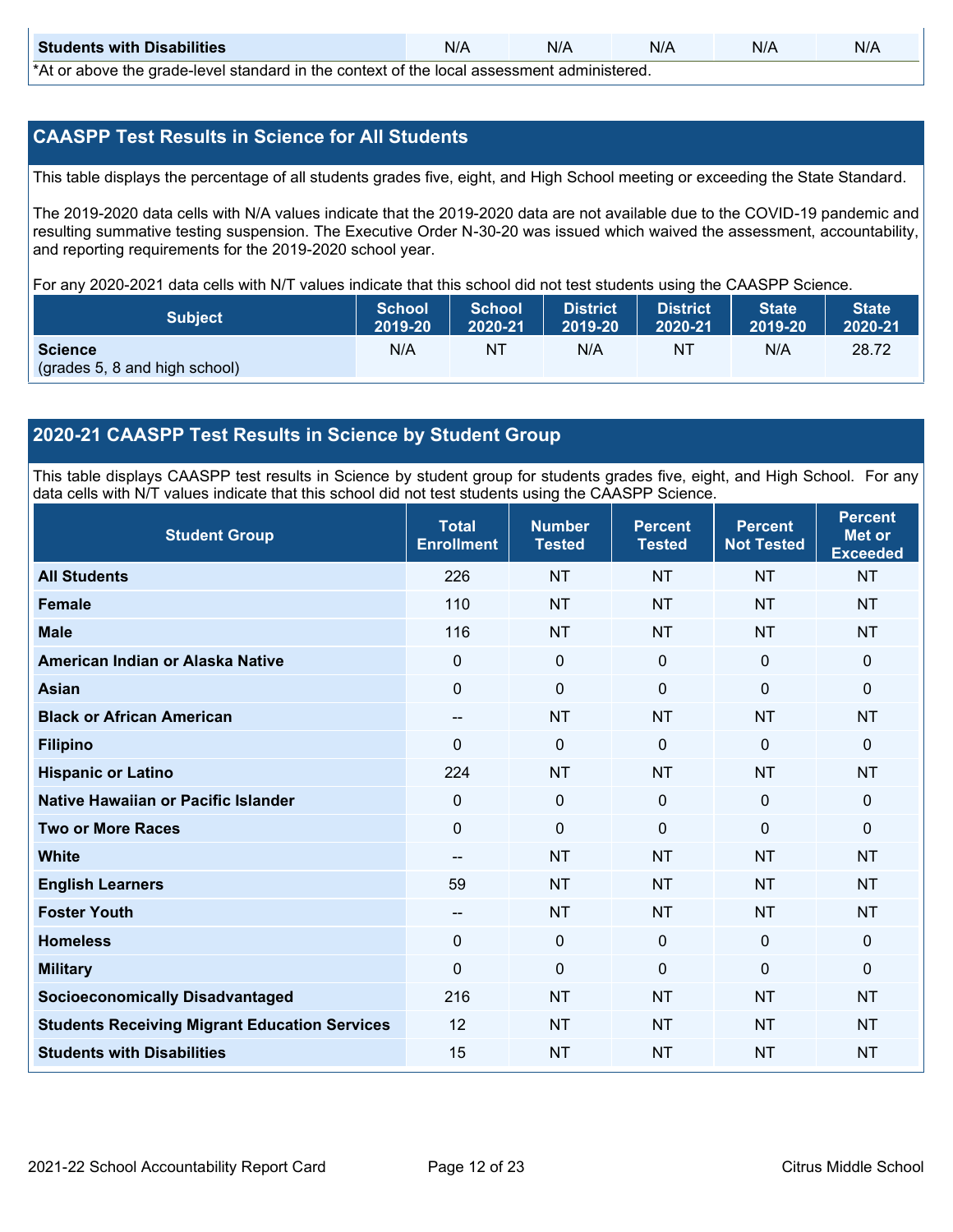## **B. Pupil Outcomes State Priority: Other Pupil Outcomes**

The SARC provides the following information relevant to the State priority: Other Pupil Outcomes (Priority 8): Pupil outcomes in the subject area of physical education.

#### **2020-21 California Physical Fitness Test Results**

Due to the COVID-19 crisis, the Physical Fitness Test was suspended during the 2020-2021 school year and therefore no data are reported and each cell in this table is populated with "N/A."

| <b>Grade Level</b> | <b>Four of Six Fitness Standards</b> | <b>Five of Six Fitness Standards</b> | Percentage of Students Meeting   Percentage of Students Meeting   Percentage of Students Meeting  <br><b>Six of Six Fitness Standards</b> |
|--------------------|--------------------------------------|--------------------------------------|-------------------------------------------------------------------------------------------------------------------------------------------|
| Grade 5            | N/A                                  | N/A                                  | N/A                                                                                                                                       |
| Grade 7            | N/A                                  | N/A                                  | N/A                                                                                                                                       |
| Grade 9            | N/A                                  | N/A                                  | N/A                                                                                                                                       |

## **C. Engagement State Priority: Parental Involvement**

The SARC provides the following information relevant to the State priority: Parental Involvement (Priority 3): Efforts the school district makes to seek parent input in making decisions regarding the school district and at each school site.

#### **2021-22 Opportunities for Parental Involvement**

Parent involvement and communication are essential to our school success. Citrus Middle School continually strives to involve parents by exchanging information that helps parents understand and support school programs and by providing opportunities for parent participation in school activities.

There are numerous and varied opportunities for parent involvement. Annual school programs include Back to School Night, Band and Choir concerts, and Open House. Parent education workshops are offered through the KCUSD Parent Academy, to help parents understand their role in helping their child be successful in school and to prepare for high school and beyond. In addition, our school social worker cover various topics to assist parents with student success at our parent meetings. This year we have added Mujeres Poderosas Amorosas that meets every two weeks. There, they go over mental health and it is a community support group.

Parents may also serve on advisory committees and leadership teams, including Parent Teacher Club (PTC), English Learners Advisory Council (ELAC), School Site Council (SSC), Migrant and Puente Meetings.

Home and school communication is enhanced through phone calls home, parent-teacher conferences, the student/parent handbook, the school website, and Parent Square. Translation is regularly provided for written and in-person communication. Material distribution and awards have also been given but have been modified due to COVID-19.

Parents who would like more information on how to become involved may contact Principal Stacy Carrillo at (559) 305-7370.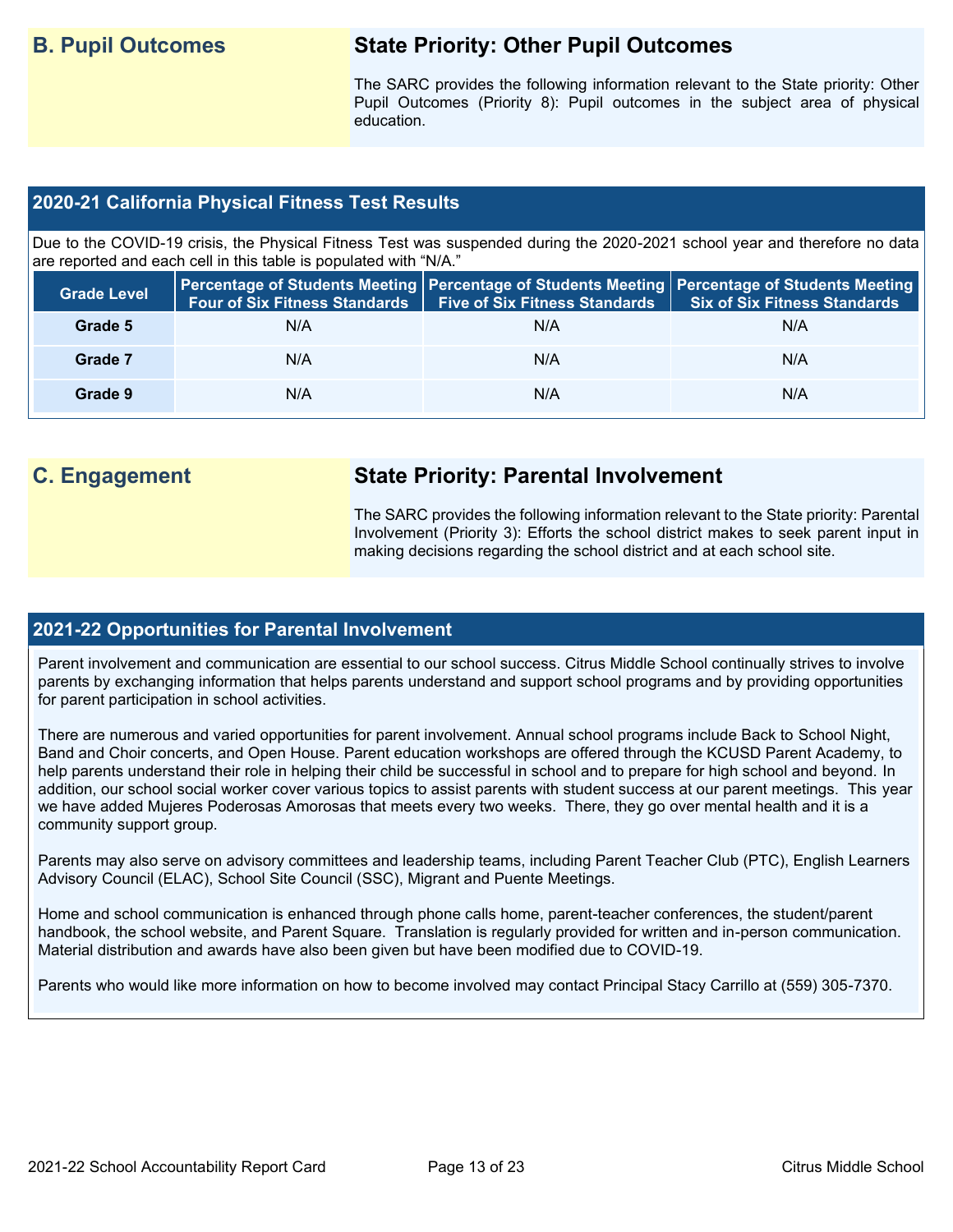## **2020-21 Chronic Absenteeism by Student Group**

| <b>Student Group</b>                                 | <b>Cumulative</b><br><b>Enrollment</b> | <b>Chronic</b><br><b>Absenteeism</b><br><b>Eligible Enrollment</b> | <b>Chronic</b><br><b>Absenteeism</b><br><b>Count</b> | <b>Chronic</b><br><b>Absenteeism</b><br><b>Rate</b> |
|------------------------------------------------------|----------------------------------------|--------------------------------------------------------------------|------------------------------------------------------|-----------------------------------------------------|
| <b>All Students</b>                                  | 647                                    | 643                                                                | 203                                                  | 31.6                                                |
| <b>Female</b>                                        | 310                                    | 309                                                                | 96                                                   | 31.1                                                |
| <b>Male</b>                                          | 337                                    | 334                                                                | 107                                                  | 32.0                                                |
| American Indian or Alaska Native                     | 3                                      | 3                                                                  | 1                                                    | 33.3                                                |
| <b>Asian</b>                                         | $\Omega$                               | $\Omega$                                                           | $\Omega$                                             | 0.0                                                 |
| <b>Black or African American</b>                     | 3                                      | 3                                                                  | $\overline{2}$                                       | 66.7                                                |
| <b>Filipino</b>                                      | 0                                      | $\mathbf 0$                                                        | $\Omega$                                             | 0.0                                                 |
| <b>Hispanic or Latino</b>                            | 631                                    | 627                                                                | 196                                                  | 31.3                                                |
| Native Hawaiian or Pacific Islander                  | 0                                      | $\mathbf 0$                                                        | $\mathbf 0$                                          | 0.0                                                 |
| <b>Two or More Races</b>                             | $\Omega$                               | $\mathbf{0}$                                                       | $\Omega$                                             | 0.0                                                 |
| <b>White</b>                                         | 9                                      | 9                                                                  | 4                                                    | 44.4                                                |
| <b>English Learners</b>                              | 181                                    | 180                                                                | 79                                                   | 43.9                                                |
| <b>Foster Youth</b>                                  | $\overline{2}$                         | $\overline{2}$                                                     | $\Omega$                                             | 0.0                                                 |
| <b>Homeless</b>                                      | $\overline{2}$                         | $\overline{2}$                                                     | 1                                                    | 50.0                                                |
| <b>Socioeconomically Disadvantaged</b>               | 629                                    | 626                                                                | 198                                                  | 31.6                                                |
| <b>Students Receiving Migrant Education Services</b> | 31                                     | 31                                                                 | 17                                                   | 54.8                                                |
| <b>Students with Disabilities</b>                    | 63                                     | 63                                                                 | 35                                                   | 55.6                                                |

## **C. Engagement State Priority: School Climate**

The SARC provides the following information relevant to the State priority: School Climate (Priority 6):

- Pupil suspension rates;
- Pupil expulsion rates; and
- Other local measures on the sense of safety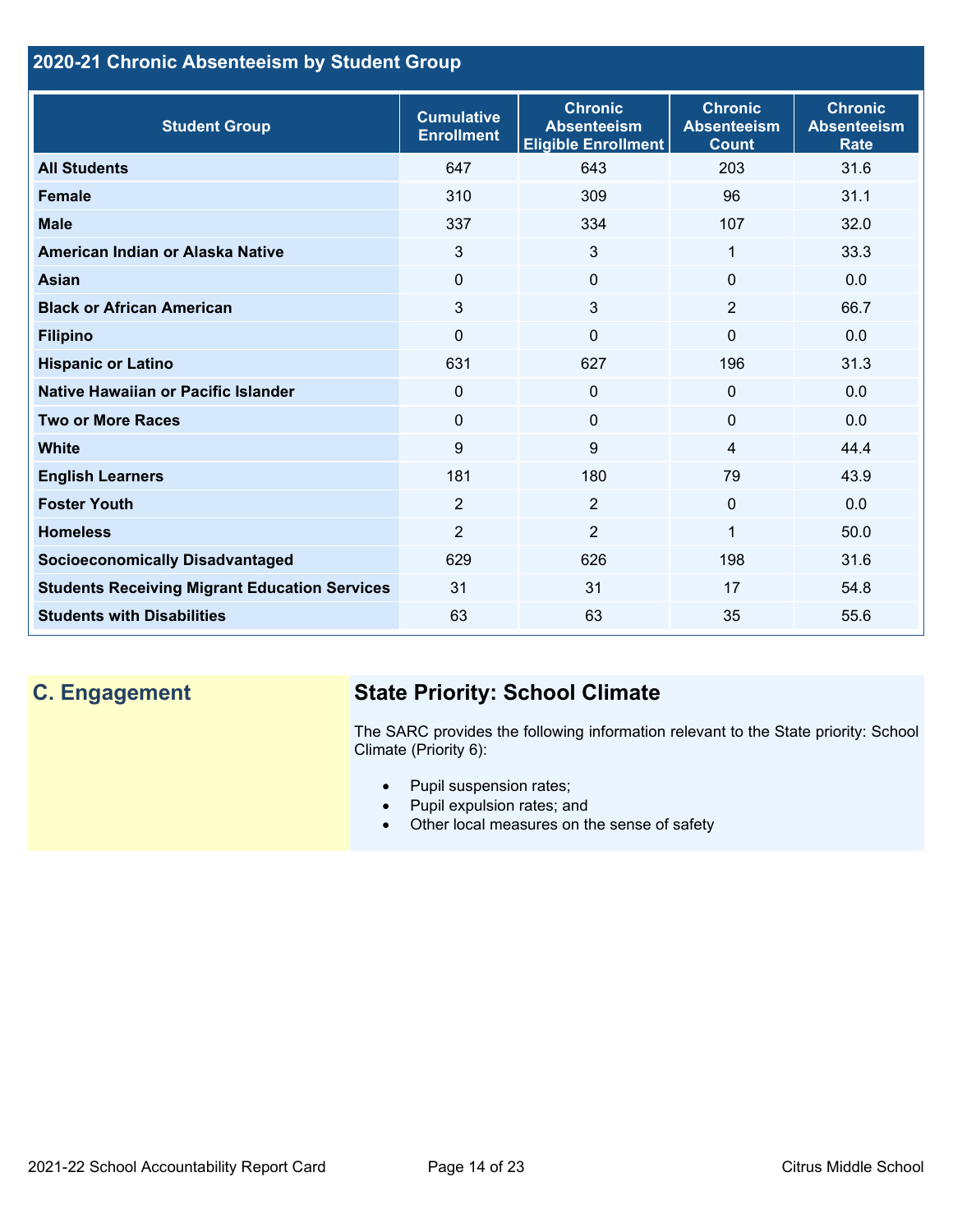#### **Suspensions and Expulsions**

This table displays suspensions and expulsions data collected between July through June, each full school year respectively. Data collected during the 2020-21 school year may not be comparable to earlier years of this collection due to differences in learning mode instruction in response to the COVID-19 pandemic.

| <b>Subject</b>     | <b>School</b><br>2018-19 | <b>School</b><br>2020-21 | <b>District</b><br>2018-19 | <b>District</b><br>2020-21 | <b>State</b><br>2018-19 | <b>State</b><br>2020-21 |
|--------------------|--------------------------|--------------------------|----------------------------|----------------------------|-------------------------|-------------------------|
| <b>Suspensions</b> | 4.99                     | 0.00                     | 3.08                       | 0.53                       | 3.47                    | 0.20                    |
| <b>Expulsions</b>  | 0.00                     | 0.00                     | 0.02                       | 0.00                       | 0.08                    | 0.00                    |

This table displays suspensions and expulsions data collected between July through February, partial school year due to the COVID-19 pandemic. The 2019-2020 suspensions and expulsions rate data are not comparable to other year data because the 2019-2020 school year is a partial school year due to the COVID-19 crisis. As such, it would be inappropriate to make any comparisons in rates of suspensions and expulsions in the 2019-2020 school year compared to other school years.

| <b>Subject</b>     | School<br>2019-20 | <b>District</b><br>2019-20 | <b>State</b><br>2019-20 |
|--------------------|-------------------|----------------------------|-------------------------|
| <b>Suspensions</b> | 5.82              | 2.38                       | 2.45                    |
| <b>Expulsions</b>  | 0.00              | 0.00                       | 0.05                    |

#### **2020-21 Suspensions and Expulsions by Student Group**

| <b>Student Group</b>                                 | <b>Suspensions Rate</b> | <b>Expulsions Rate</b> |
|------------------------------------------------------|-------------------------|------------------------|
| <b>All Students</b>                                  | 0.00                    | 0.00                   |
| <b>Female</b>                                        | 0.00                    | 0.00                   |
| <b>Male</b>                                          | 0.00                    | 0.00                   |
| American Indian or Alaska Native                     | 0.00                    | 0.00                   |
| <b>Asian</b>                                         | 0.00                    | 0.00                   |
| <b>Black or African American</b>                     | 0.00                    | 0.00                   |
| <b>Filipino</b>                                      | 0.00                    | 0.00                   |
| <b>Hispanic or Latino</b>                            | 0.00                    | 0.00                   |
| Native Hawaiian or Pacific Islander                  | 0.00                    | 0.00                   |
| <b>Two or More Races</b>                             | 0.00                    | 0.00                   |
| <b>White</b>                                         | 0.00                    | 0.00                   |
| <b>English Learners</b>                              | 0.00                    | 0.00                   |
| <b>Foster Youth</b>                                  | 0.00                    | 0.00                   |
| <b>Homeless</b>                                      | 0.00                    | 0.00                   |
| <b>Socioeconomically Disadvantaged</b>               | 0.00                    | 0.00                   |
| <b>Students Receiving Migrant Education Services</b> | 0.00                    | 0.00                   |
| <b>Students with Disabilities</b>                    | 0.00                    | 0.00                   |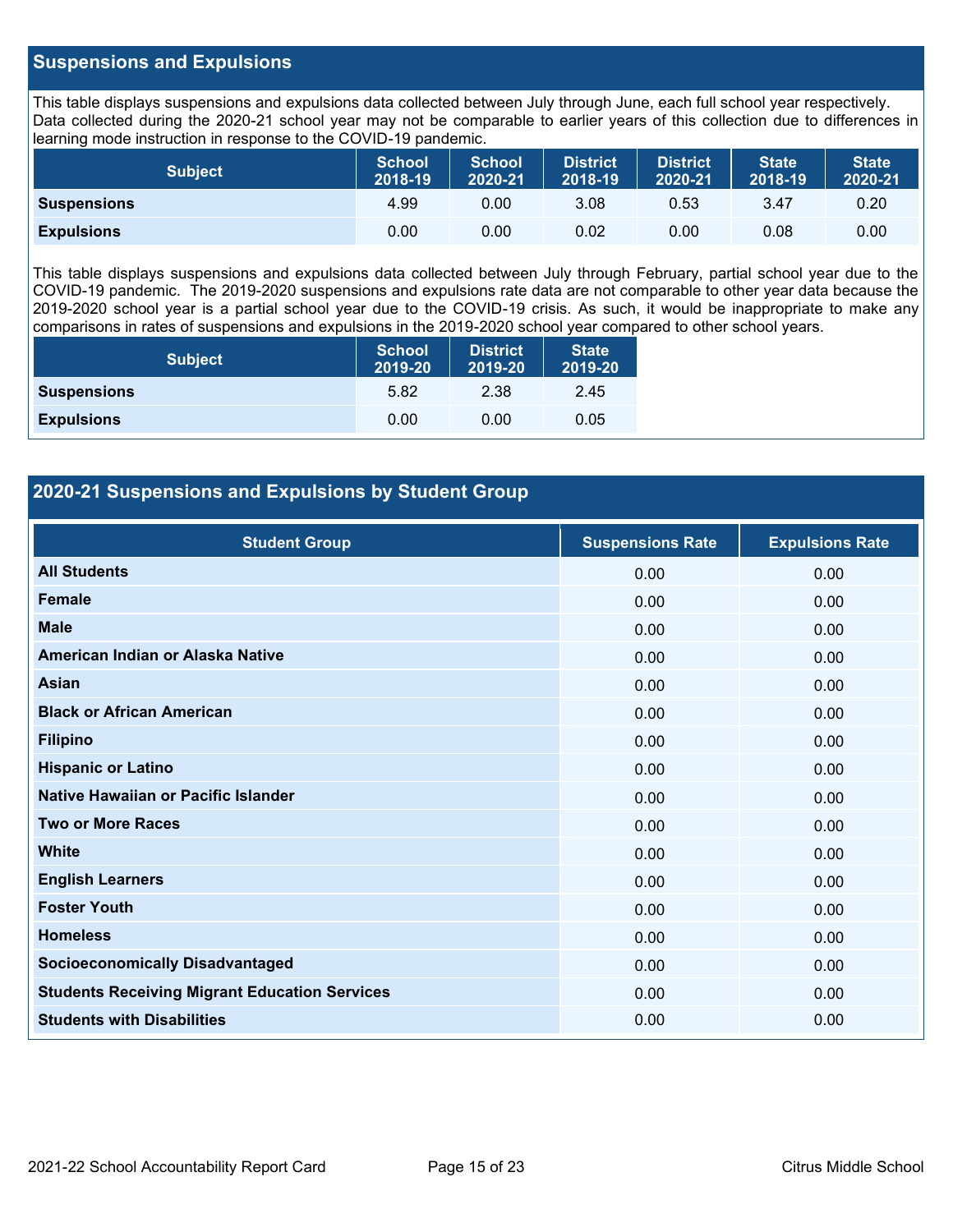#### **2021-22 School Safety Plan**

Safety of students and staff is a primary concern of Citrus Middle School. We strive to maintain a safe, healthful, nurturing and orderly school campus that encourages a positive attitude and a growth mindset. Before, during, and after school, the campus is monitored by campus supervisors and assigned staff. All visitors must sign in at the front office and follow all health and safety guidelines. The comprehensive school safety plan is designed to assist in preparing for emergencies, managing emergency response efforts, and maintaining a safe school environment. The plan requires identification of security needs, development of prevention and intervention techniques, evaluation of physical facilities, and communication with staff and students. Components of the plan include: child abuse reporting procedures, procedures for teacher notification of dangerous pupils, disaster response procedures, procedures for entering and exiting school, sexual harassment policies, and suspension and expulsion policies. The safety plan is reviewed annually, and updated as needed. The plan was last reviewed/updated and discussed with staff in August 2021. An updated copy is available to the public at the school office. The school's crisis plan includes steps for ensuring the safety of students and staff during a disaster or emergency.

#### **2018-19 Secondary Average Class Size and Class Size Distribution**

This table displays the 2018-19 average class size and class size distribution. The columns titled "Number of Classes" indicates how many classes fall into each size category (a range of total students per classroom). At the secondary school level, this information is reported by subject area rather than grade level.

| <b>Subject</b>               | Average<br><b>Class</b><br><b>Size</b> | <b>1-22 Students</b> | Number of Classes with   Number of Classes with   Number of Classes with<br>23-32 Students | 33+ Students |
|------------------------------|----------------------------------------|----------------------|--------------------------------------------------------------------------------------------|--------------|
| <b>English Language Arts</b> | 23                                     |                      | 9                                                                                          |              |
| <b>Mathematics</b>           | 29                                     |                      | 4                                                                                          | 8            |
| <b>Science</b>               | 31                                     |                      | 6                                                                                          |              |
| <b>Social Science</b>        | 31                                     |                      |                                                                                            |              |

#### **2019-20 Secondary Average Class Size and Class Size Distribution**

This table displays the 2019-20 average class size and class size distribution. The columns titled "Number of Classes" indicates how many classes fall into each size category (a range of total students per classroom). At the secondary school level, this information is reported by subject area rather than grade level.

| <b>Subject</b>               | <b>Average</b><br><b>Class</b><br><b>Size</b> | <b>1-22 Students</b> | Number of Classes with   Number of Classes with<br>23-32 Students | <b>Number of Classes with</b><br>33+ Students |
|------------------------------|-----------------------------------------------|----------------------|-------------------------------------------------------------------|-----------------------------------------------|
| <b>English Language Arts</b> | 28                                            | 5                    |                                                                   | 8                                             |
| <b>Mathematics</b>           | 31                                            |                      |                                                                   |                                               |
| <b>Science</b>               | 34                                            |                      |                                                                   | 6                                             |
| <b>Social Science</b>        | 32                                            |                      | 6                                                                 | 8                                             |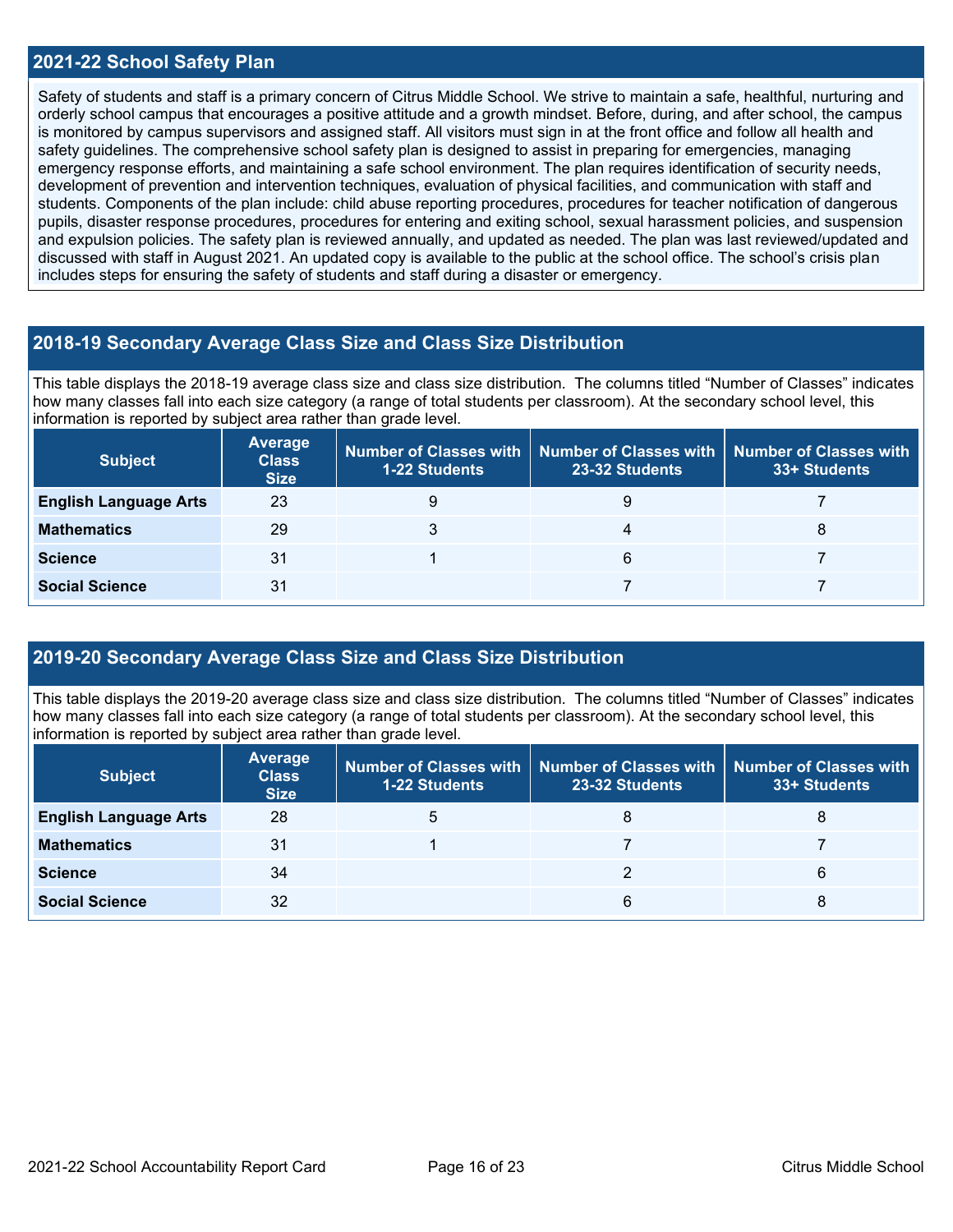#### **2020-21 Secondary Average Class Size and Class Size Distribution**

This table displays the 2020-21 average class size and class size distribution. The columns titled "Number of Classes" indicates how many classes fall into each size category (a range of total students per classroom). At the secondary school level, this information is reported by subject area rather than grade level.

| <b>Subject</b>               | <b>Average</b><br><b>Class</b><br><b>Size</b> | <b>1-22 Students</b> | Number of Classes with   Number of Classes with  <br>23-32 Students | Number of Classes with<br>33+ Students |
|------------------------------|-----------------------------------------------|----------------------|---------------------------------------------------------------------|----------------------------------------|
| <b>English Language Arts</b> | 25                                            | 8                    | b                                                                   |                                        |
| <b>Mathematics</b>           | 29                                            |                      | 5                                                                   |                                        |
| <b>Science</b>               | 35                                            |                      |                                                                     | 9                                      |
| <b>Social Science</b>        | 30                                            |                      |                                                                     |                                        |

#### **2020-21 Ratio of Pupils to Academic Counselor**

This table displays the ratio of pupils to Academic Counselor. One full time equivalent (FTE) equals one staff member working full time; one FTE could also represent two staff members who each work 50 percent of full time.

| <b>Title</b>                        | <b>Ratio</b> |
|-------------------------------------|--------------|
| <b>Pupils to Academic Counselor</b> |              |

### **2020-21 Student Support Services Staff**

This table displays the number of FTE support staff assigned to this school. One full time equivalent (FTE) equals one staff member working full time; one FTE could also represent two staff members who each work 50 percent of full time.

| <b>Title</b>                                                         | <b>Number of FTE Assigned to School</b> |
|----------------------------------------------------------------------|-----------------------------------------|
| <b>Counselor (Academic, Social/Behavioral or Career Development)</b> | 0                                       |
| Library Media Teacher (Librarian)                                    | $\mathbf 0$                             |
| <b>Library Media Services Staff (Paraprofessional)</b>               | $\mathbf{0}$                            |
| <b>Psychologist</b>                                                  | $\mathbf{0}$                            |
| <b>Social Worker</b>                                                 | 2                                       |
| <b>Speech/Language/Hearing Specialist</b>                            | $\Omega$                                |
| <b>Resource Specialist (non-teaching)</b>                            | $\mathbf{0}$                            |
| <b>Other</b>                                                         | 1.8                                     |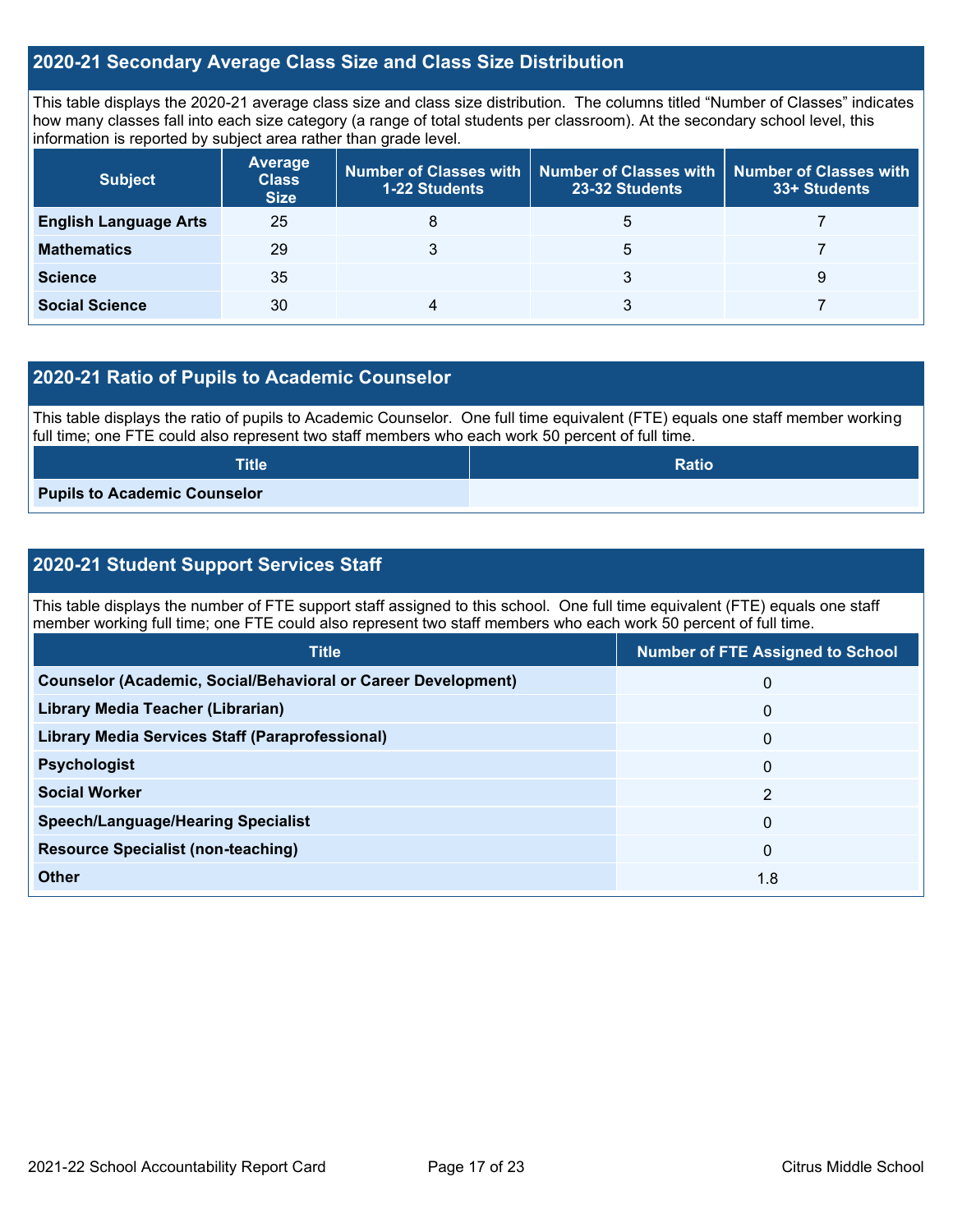#### **2019-20 Expenditures Per Pupil and School Site Teacher Salaries**

This table displays the 2019-20 expenditures per pupil and average teach salary for this school. Cells with N/A values do not require data.

| Level                                                | <b>Total</b><br><b>Expenditures</b><br><b>Per Pupil</b> | <b>Expenditures</b><br><b>Per Pupil</b><br>(Restricted) | <b>Expenditures</b><br><b>Per Pupil</b><br>(Unrestricted) | <b>Average</b><br><b>Teacher</b><br><b>Salary</b> |
|------------------------------------------------------|---------------------------------------------------------|---------------------------------------------------------|-----------------------------------------------------------|---------------------------------------------------|
| <b>School Site</b>                                   | \$5,503.35                                              | \$915.24                                                | \$4,588.10                                                | \$69,287.82                                       |
| <b>District</b>                                      | N/A                                                     | N/A                                                     | \$7,477.39                                                | \$75,311                                          |
| <b>Percent Difference - School Site and District</b> | N/A                                                     | N/A                                                     | $-47.9$                                                   | $-8.3$                                            |
| <b>State</b>                                         |                                                         |                                                         | \$8.444                                                   | \$81.044                                          |
| <b>Percent Difference - School Site and State</b>    | N/A                                                     | N/A                                                     | $-59.2$                                                   | $-15.6$                                           |

### **2020-21 Types of Services Funded**

State Lottery Funding

LCAP and Parent Engagement - including Parenting Partners

Title I Part A - including Supplemental Educational Services

After School Education, Before School Program and Safety Grant (ASES)

21st Century After School Grant

Perkins-Manufacturing Pathway

#### **2019-20 Teacher and Administrative Salaries**

This table displays the 2019-20 Teacher and Administrative salaries. For detailed information on salaries, see the CDE Certification Salaries & Benefits web page at [http://www.cde.ca.gov/ds/fd/cs/.](http://www.cde.ca.gov/ds/fd/cs/)

| Category                                             | <b>District</b><br><b>Amount</b> | <b>State Average</b><br>for Districts<br>in Same Category |
|------------------------------------------------------|----------------------------------|-----------------------------------------------------------|
| <b>Beginning Teacher Salary</b>                      | \$48,010                         | \$51,029                                                  |
| <b>Mid-Range Teacher Salary</b>                      | \$69,956                         | \$78,583                                                  |
| <b>Highest Teacher Salary</b>                        | \$102,133                        | \$99,506                                                  |
| <b>Average Principal Salary (Elementary)</b>         | \$123,232                        | \$124,576                                                 |
| <b>Average Principal Salary (Middle)</b>             | \$132,992                        | \$131,395                                                 |
| <b>Average Principal Salary (High)</b>               | \$147,623                        | \$144,697                                                 |
| <b>Superintendent Salary</b>                         | \$223,065                        | \$240,194                                                 |
| <b>Percent of Budget for Teacher Salaries</b>        | 28%                              | 34%                                                       |
| <b>Percent of Budget for Administrative Salaries</b> | 6%                               | 6%                                                        |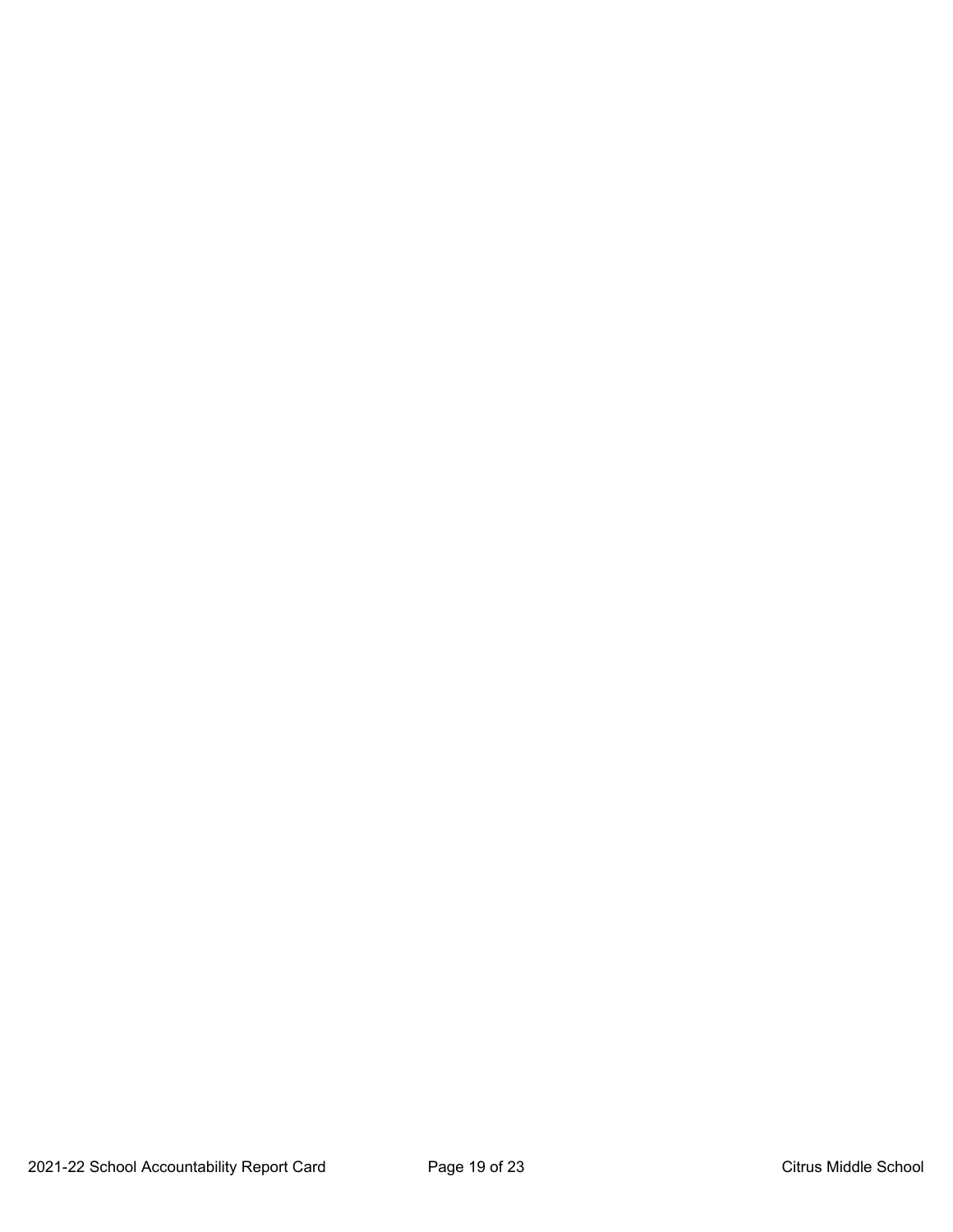#### **Professional Development**

Professional development at Citrus Middle School is designed to meet the individual needs of teachers to support student success with college and career readiness. Professional development may take the form of trainings, coaching, peer observation, or constructive self-reflection and are consistent with our school vision and goals. Principal, teachers, instructional aides, and other support personnel may take part in these activities. Citrus Middle School emphasizes collaborative team building, assessment and data collection, and effective teaching strategies in its professional development program, with emphasis on all students can learn. We will continue to emphasize focus on our English Language Learners and student with special needs as well. Citrus has had the benefit of having instructional coaches on campus to assist teachers with lesson planning, modeling lessons, classroom management and data analysis as well.

2016-2017: Staff development began to focus on writing in ELA and on conceptual understanding in math, all teachers received training on academic discourse, working with students with disabilities and with English Learners. During our district professional development days, teachers have options to attend professional development that is suited for them including math, AVID strategies, student engagement, Google classroom etc. A group of teachers attends the AVID summer institute and Kagan Cooperative Learning.

2017-2018: ELA teachers are focusing on write from the beginning, math teachers are working on creating and analyzing common formative assessments and understanding the common core standards, and science teachers are working on developing units for the NGSS science standards. All teachers are receiving support on understanding the digital library, using the provided interim assessments and deconstructing standards. Citrus has a math coach work with each of the grade levels once per month and a science coach on site for one week. We continue to have an instructional coach to work with individual teachers three times per week.

2018-2019: For this school year the focus is on developing first tier instruction, strategically intervening on behalf of students and developing collaborative teams. The school is using strategies from Get Better Faster, Data Driven Instruction and the strategies from Teach Like a Champion. Furthermore, science teachers are also working on developing their understanding of NGSS, they are developing lessons and implementing the 5 E's. A district math coach is assigned to Citrus 5 days for the year to help teachers implement the shifts in math. Teachers continue to attend and implement AVID strategies, Kagan Cooperative learning, engagement strategies, and receive support using Google Classroom.

Staff, grade level, and vertical team meetings also provide regular opportunities for professional collaboration, as do district data analysis and interpretation committee meetings. Teachers may also attend conferences and workshops. Buy-back and early release Wednesdays provide time for quality professional development. Teachers focus on the implementation of common core and the use of the mathematical practices. Science teachers are focusing their attention to the New Generation Sciences standards and attend FCOE professional learning communities to stay up to date on the latest science standards.

2019-2020: Working with the staff, we developed IAP's (Instructional Action Plans/Goals) for the site, ELA, and Math for everyone to have a part in. The focus this year was on good first instruction. With the goals in place, teachers had a focus on: Speaking in complete sentences using academic discourse, Writing across all content areas/grade levels, Higher order thinking questions, Checking for understanding, and Student engagement. PLC time is devoted to professional development on the site focus. Science teachers are continuing to get NGSS training on NGSS standards and feedback is given on lesson delivery.

PLC professional development along with vertical alignment with our ELA and Math team will happen throughout the year with our ELA Instructional Coach and the Math Coach from the High School. Teachers are going to view other teachers to get strategies in support of managements, teaching strategies, and support in the classroom as well. Some teachers are getting some one-on-one support, lesson development, pacing, and others are working in a whole group PLC process.

Writing continues to be a focus through the district and we have a few teachers that are piloting ideas and are working with our coaches to bring back the concepts to our teachers. We continue to work through writing with our pacing and bring in samples through the PLC and rubrics. Those will be revised through Professional Development as well through the PLC process through the site.

2020-2021, We will continue the process of the IAP growth of the site focus and PLC team building with vertical alignment. Teachers will continue to look at good first instruction and build on what they working on from distance education and technology into the classroom to embed with our learning from last year.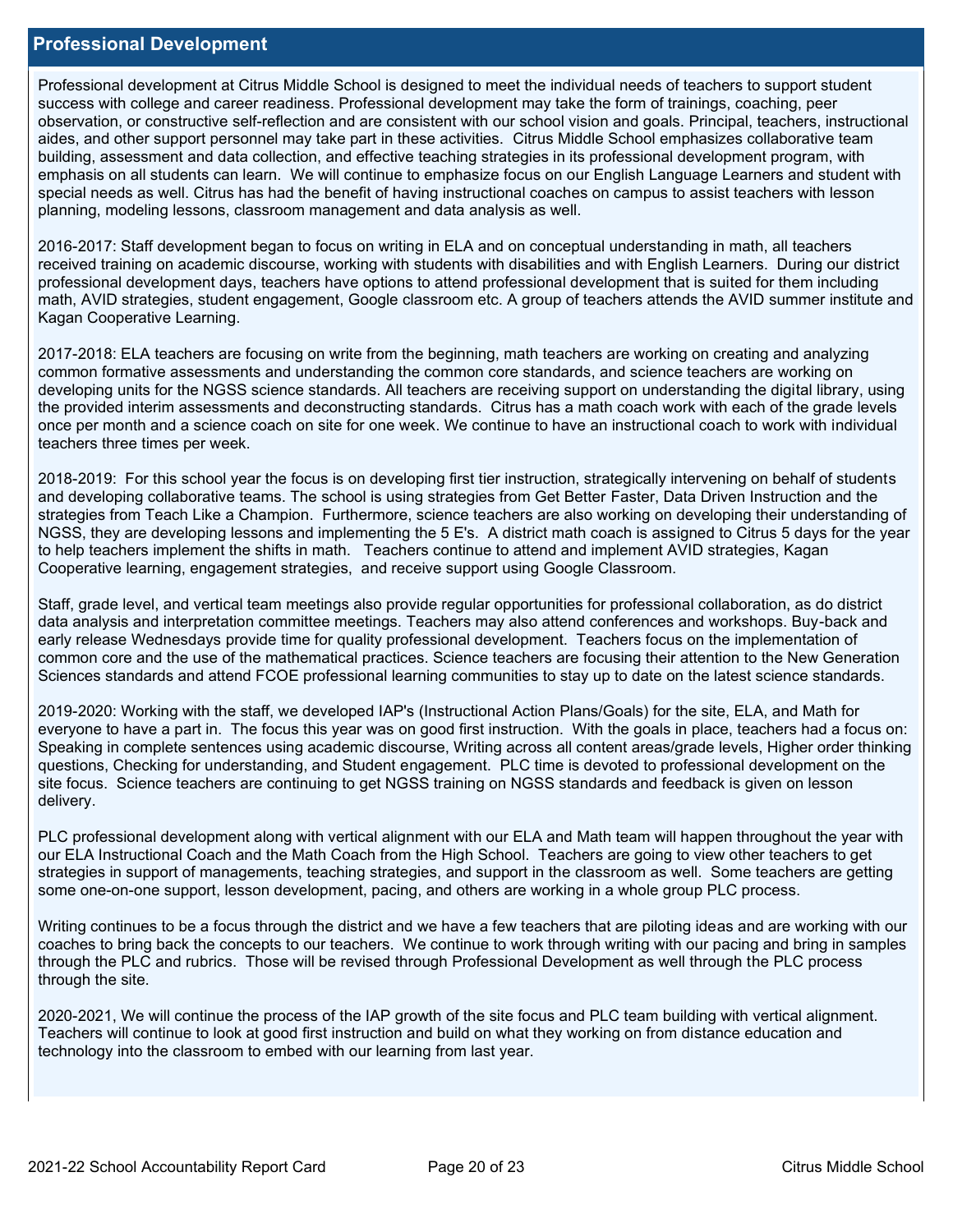PLC professional development along with vertical alignment with our ELA and Math team will happen throughout the year with our ELA Instructional Coach and the Math Coach. Teachers are going to view other teachers to get strategies in support of managements, teaching strategies, and support in the classroom as well. Some teachers are getting some one-on-one support, lesson development, pacing, and others are working in a whole group PLC process.

Writing continues to be a focus through the district and we have a few teachers that are piloting ideas and are working with our coaches to bring back the concepts to our teachers. We continue to work through writing with our pacing and bring in samples through the PLC and rubrics. Those will be revised through Professional Development as well through the PLC process through the site.

2021-2022, We will continue the IAP process with our Instructional focus built using our Instructional Leadership team. Our IAP focus is academic discourse reflected in writing. Our staff developed our student outcome statement of: When students leave Citrus, they will be able to think critically, apply knowledge from various sources using academic discourse, and problem solve orally or written on or above grade level. We work through the PLC cycle and reflect on our high leverage teaching practices. Our Leadership team on some Wednesdays is able to present on those high leverage teaching practices as well as to their peers and teachers are able to bring in evidence and reflect on student learning. We will continue to use the PLC cycle throughout the year as a site.

| This table displays the number of school days dedicated to staff development and continuous improvement. |    |    |    |  |  |
|----------------------------------------------------------------------------------------------------------|----|----|----|--|--|
| │ 2019-20 │ 2020-21 │ 2021-22 │<br><b>Subiect</b>                                                        |    |    |    |  |  |
| Number of school days dedicated to Staff Development and Continuous Improvement                          | 42 | 42 | 42 |  |  |

# **Kings Canyon Joint Unified School District 2020-21 Local Accountability Report Card (LARC) Addendum**

## **Local Accountability Report Card (LARC) Addendum**

**2020-21 Local Accountability Report Card (LARC) Addendum Overview**



On July 14, 2021, the California State Board of Education (SBE) determined that the California Department of Education (CDE) will use the SARC as the mechanism to conduct a one-time data collection of the LEA-level aggregate test results of all school's local assessments administered during the 2020–2021 school year in order to meet the federal Every Students Succeeds Act (ESSA) reporting requirement for the Local Educational Agency Accountability Report Cards (LARCs).

Each local educational agency (LEA) is responsible for preparing and posting their annual LARC in accordance with the federal ESSA. As a courtesy, the CDE prepares and posts the LARCs on behalf of all LEAs.

Only for the 2020–2021 school year and the 2020–2021 LARCs, LEAs are required to report their aggregate local assessments test results at the LEA-level to the CDE by populating the tables below via the SARC. These data will be used to meet the LEAs' federal requirement for their LARCs. Note that it is the responsibility of the school and LEA to ensure that all student privacy and suppression rules are in place when reporting data in Tables 3 and 4 in the Addendum, as applicable.

The tables below are not part of the SBE approved 2020–2021 SARC template but rather are the mechanism by which these required data will be collected from LEAs.

For purposes of the LARC and the following tables, an LEA is defined as a school district, a county office of education, or a direct funded charter school.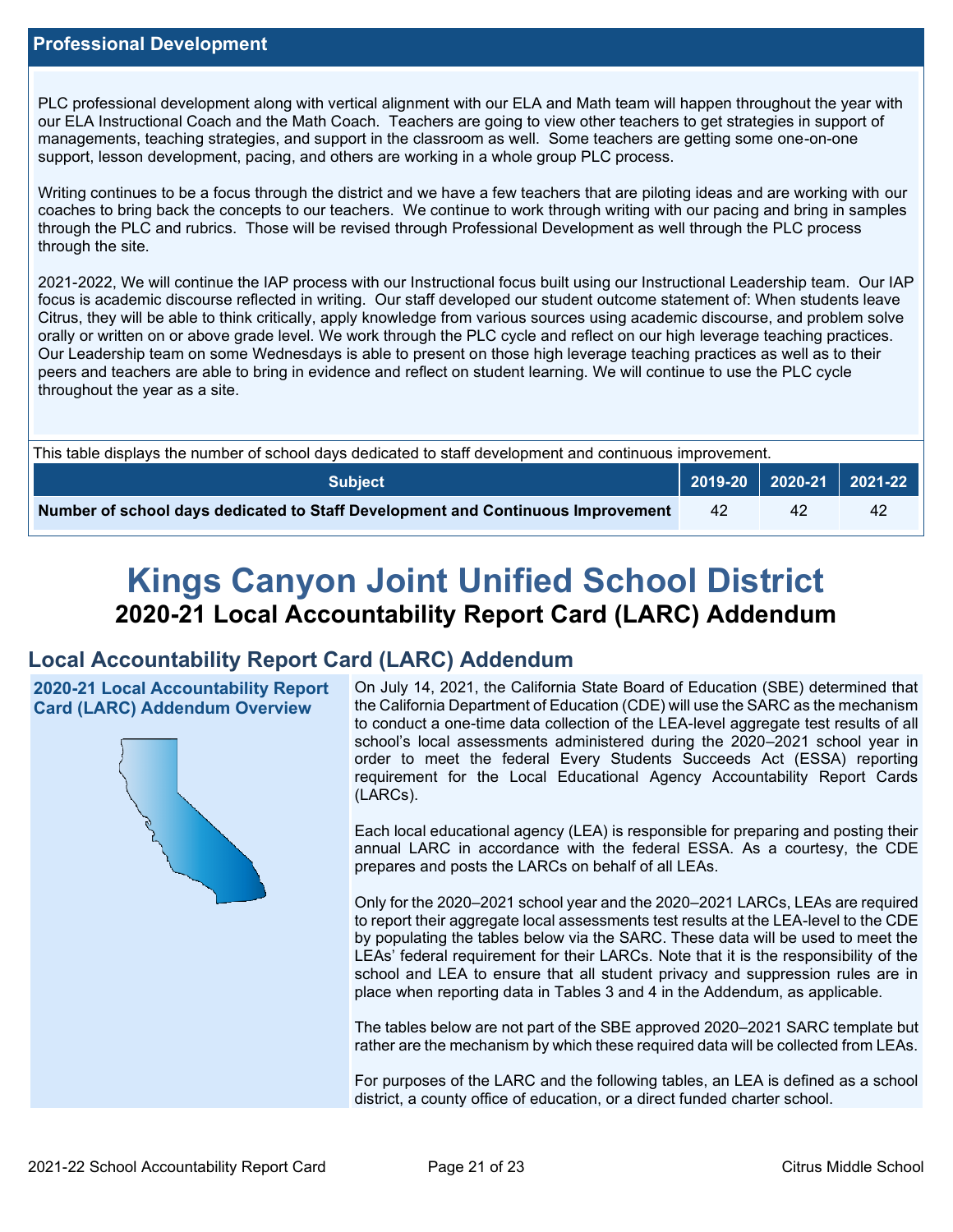| <b>2021-22 District Contact Information</b> |                                            |  |  |
|---------------------------------------------|--------------------------------------------|--|--|
| <b>District Name</b>                        | Kings Canyon Joint Unified School District |  |  |
| <b>Phone Number</b>                         | 559.305.7010                               |  |  |
| Superintendent                              | John Campbell                              |  |  |
| <b>Email Address</b><br>guzman-j@kcusd.com  |                                            |  |  |
| <b>District Website Address</b>             | https://www.kcusd.com/                     |  |  |

## **2020-21 CAASPP Test Results in ELA by Student Group**

This table displays CAASPP test results in ELA by student group for students grades three through eight and grade eleven taking and completing a state-administered assessment. The CDE will populate this table for schools in cases where the school administered the CAASPP assessment. In cases where the school administered a local assessment instead of CAASPP, the CDE will populate this table with "NT" values, meaning this school did not test students using the CAASPP. See the local assessment(s) table for more information.

| <b>CAASPP</b><br><b>Student Groups</b>               | <b>CAASPP</b><br><b>Total</b><br><b>Enrollment</b> | <b>CAASPP</b><br><b>Number</b><br><b>Tested</b> | <b>CAASPP</b><br><b>Percent</b><br><b>Tested</b> | <b>CAASPP</b><br><b>Percent</b><br><b>Not Tested</b> | <b>CAASPP</b><br><b>Percent</b><br><b>Met or</b><br><b>Exceeded</b> |
|------------------------------------------------------|----------------------------------------------------|-------------------------------------------------|--------------------------------------------------|------------------------------------------------------|---------------------------------------------------------------------|
| <b>All Students</b>                                  | 5121                                               | 4993                                            | 97.50                                            | 2.50                                                 | 41.96                                                               |
| <b>Female</b>                                        | 2481                                               | 2426                                            | 97.78                                            | 2.22                                                 | 47.03                                                               |
| <b>Male</b>                                          | 2640                                               | 2567                                            | 97.23                                            | 2.77                                                 | 37.16                                                               |
| American Indian or Alaska Native                     | 23                                                 | 20                                              | 86.96                                            | 13.04                                                | 20.00                                                               |
| <b>Asian</b>                                         | 27                                                 | 26                                              | 96.30                                            | 3.70                                                 | 57.69                                                               |
| <b>Black or African American</b>                     | 14                                                 | 14                                              | 100.00                                           | 0.00                                                 | 57.14                                                               |
| <b>Filipino</b>                                      | 15                                                 | 13                                              | 86.67                                            | 13.33                                                | 69.23                                                               |
| <b>Hispanic or Latino</b>                            | 4567                                               | 4471                                            | 97.90                                            | 2.10                                                 | 40.59                                                               |
| Native Hawaiian or Pacific Islander                  | $\qquad \qquad -$                                  | $\overline{\phantom{a}}$                        | --                                               | $\overline{\phantom{a}}$                             | $\sim$                                                              |
| <b>Two or More Races</b>                             | 60                                                 | 55                                              | 91.67                                            | 8.33                                                 | 45.45                                                               |
| <b>White</b>                                         | 412                                                | 391                                             | 94.90                                            | 5.10                                                 | 55.75                                                               |
| <b>English Learners</b>                              | 1328                                               | 1286                                            | 96.84                                            | 3.16                                                 | 8.94                                                                |
| <b>Foster Youth</b>                                  | 39                                                 | 37                                              | 94.87                                            | 5.13                                                 | 29.73                                                               |
| <b>Homeless</b>                                      | 38                                                 | 30                                              | 78.95                                            | 21.05                                                | 26.67                                                               |
| <b>Military</b>                                      | --                                                 | --                                              | --                                               | --                                                   | --                                                                  |
| <b>Socioeconomically Disadvantaged</b>               | 4490                                               | 4390                                            | 97.77                                            | 2.23                                                 | 39.27                                                               |
| <b>Students Receiving Migrant Education Services</b> | 254                                                | 250                                             | 98.43                                            | 1.57                                                 | 31.60                                                               |
| <b>Students with Disabilities</b>                    | 400                                                | 368                                             | 92.00                                            | 8.00                                                 | 11.41                                                               |